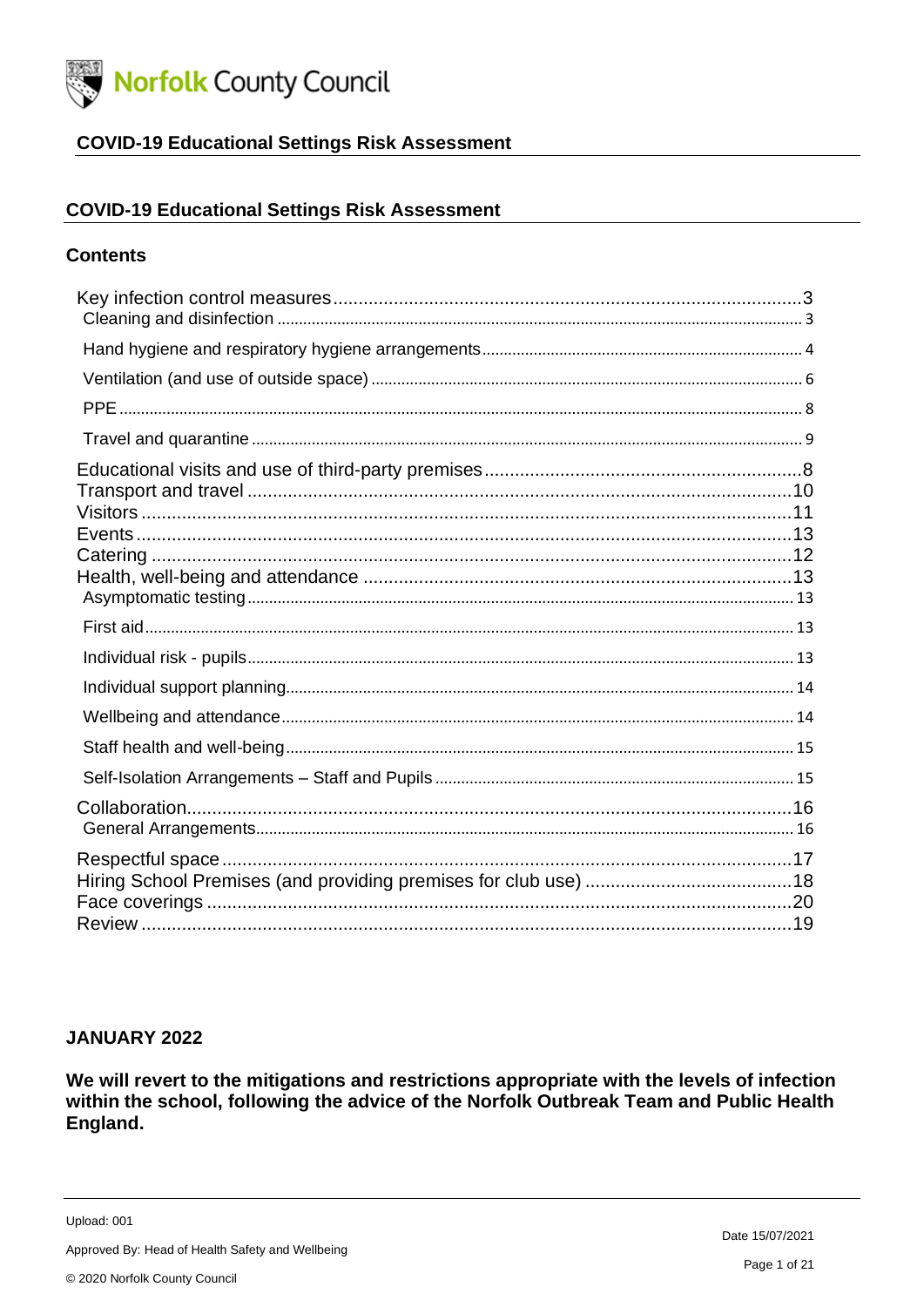

The health, safety and well-being of all staff and pupils is of utmost importance to us.

This template does not follow the traditional format for a risk assessment. It only covers the control measures needed to manage the risks presented by COVID-19 as low as is possible, in line with community risk levels, therefore the need for scoring or prioritising control implementation is negated. The measures relate to all the persons who may be affected at your setting staff, pupils and visitors. Settings are required to review the identified control measures and describe how they are implementing these in the notes box. Where a control measure does not apply to your setting you can delete the line or enter NA. You may need to add additional control measures specific to your setting, additional space is provided at the end of the form for this purpose.

The control measures that are now needed are very different to those that were previously required when the consequences associated with COVID-19 were significant. More information on the measures identified here is available in the Compliance Code for all educational settings.

Please note: all COVID-19 guidance is available through HR InfoSpace and Norfolk Schools

| Date of change | <b>Section, Page and Change</b>                             |
|----------------|-------------------------------------------------------------|
| 15/07/2021     | <b>New</b>                                                  |
| 31/08/2021     | <b>Updated sections</b>                                     |
|                | Educational visits for international travel                 |
|                | Visitors – key contractors                                  |
| 05/11/2021     | <b>Updated section</b>                                      |
|                | Educational visits - international travel                   |
| 29/11/2021     | New section – travel and quarantine                         |
|                | New section – face coverings                                |
|                | <b>Updated sections:</b><br>$\bullet$                       |
|                | <b>Educational visits</b><br>$\bullet$                      |
|                | Transport and travel – updated with the requirement to wear |
|                | face coverings                                              |
|                | Asymptomatic testing<br>$\bullet$                           |
| 10/12/2021     | <b>Updated sections:</b>                                    |
|                | Ventilation                                                 |
|                |                                                             |
|                | <b>Visitors</b>                                             |
|                | New section - events                                        |

For ease of reference, changes that are made to this document are detailed below: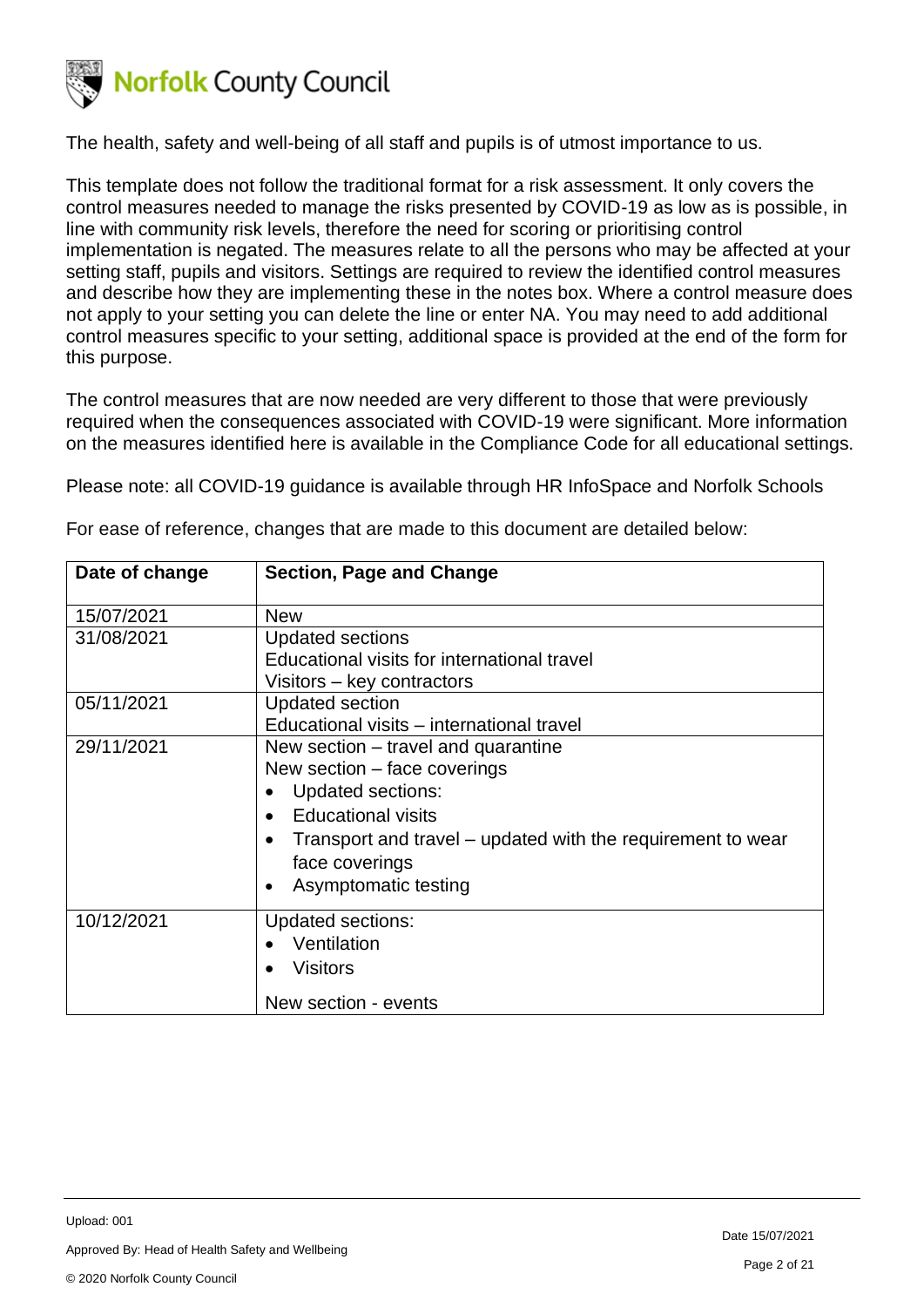

| Setting/Premises:               | Woodland View Junior School           |                          |               |
|---------------------------------|---------------------------------------|--------------------------|---------------|
| Location:                       | Vy Road, Spixworth, Norwich, NR10 3PY |                          |               |
| <b>Assessment Date:</b>         | January 2022                          | <b>Last Review Date:</b> | November 2021 |
| <b>Assessment completed by:</b> | H. Payne                              |                          |               |

Please describe how you have met with the required control measures in the "Notes and Further Information" column

### **Key infection control measures**

### *Cleaning and disinfection*

| Cleaning and<br>disinfection | The setting has developed specific cleaning schedules for items<br>that need cleaning and disinfection. The schedule details all items,<br>frequencies and who is responsible for this following the<br>information detailed in the compliance code. This includes:<br>Cleaning all touch points including those that that are fixed to<br>the premises (inside and out) twice a day<br>Equipment and resources are disinfected on a daily basis as a<br>minimum.<br>Soft furnishings are disinfected with a proprietary fabric<br>disinfectant spray.<br>Frequency of cleaning and disinfection of equipment is<br>increased based on risk e.g. the number of different<br>users who are handling equipment and resources, the<br>ability of users to undertake effective hand hygiene<br>Consideration has been given to times of high use and<br>frequency of disinfection increased accordingly where possible.<br>Shared touch points in staff areas such as those on<br>microwaves, kettles, fridges and photocopiers are wiped down<br>before and after use |  | Caretaker and 2 cleaners have<br>cleaning schedules and<br>designated areas to clean which<br>follow the compliance code.<br>Bean bags have been<br>reintroduced to the library.<br>Additional spray cleaning can be<br>undertaken by staff at any point<br>in the day provided there are no<br>children in the area and the area<br>is well ventilated.<br>Staff support with any additional<br>wiping of touch points in the<br>classroom when the need<br>arises.<br>Lunches will continue to be<br>eaten in the dining hall in two<br>sittings (LKS/UKS), tables will<br>be cleaned and disinfected<br>before, between and after lunch<br>sittings. | January 22 |
|------------------------------|--------------------------------------------------------------------------------------------------------------------------------------------------------------------------------------------------------------------------------------------------------------------------------------------------------------------------------------------------------------------------------------------------------------------------------------------------------------------------------------------------------------------------------------------------------------------------------------------------------------------------------------------------------------------------------------------------------------------------------------------------------------------------------------------------------------------------------------------------------------------------------------------------------------------------------------------------------------------------------------------------------------------------------------------------------------------|--|---------------------------------------------------------------------------------------------------------------------------------------------------------------------------------------------------------------------------------------------------------------------------------------------------------------------------------------------------------------------------------------------------------------------------------------------------------------------------------------------------------------------------------------------------------------------------------------------------------------------------------------------------------|------------|
|------------------------------|--------------------------------------------------------------------------------------------------------------------------------------------------------------------------------------------------------------------------------------------------------------------------------------------------------------------------------------------------------------------------------------------------------------------------------------------------------------------------------------------------------------------------------------------------------------------------------------------------------------------------------------------------------------------------------------------------------------------------------------------------------------------------------------------------------------------------------------------------------------------------------------------------------------------------------------------------------------------------------------------------------------------------------------------------------------------|--|---------------------------------------------------------------------------------------------------------------------------------------------------------------------------------------------------------------------------------------------------------------------------------------------------------------------------------------------------------------------------------------------------------------------------------------------------------------------------------------------------------------------------------------------------------------------------------------------------------------------------------------------------------|------------|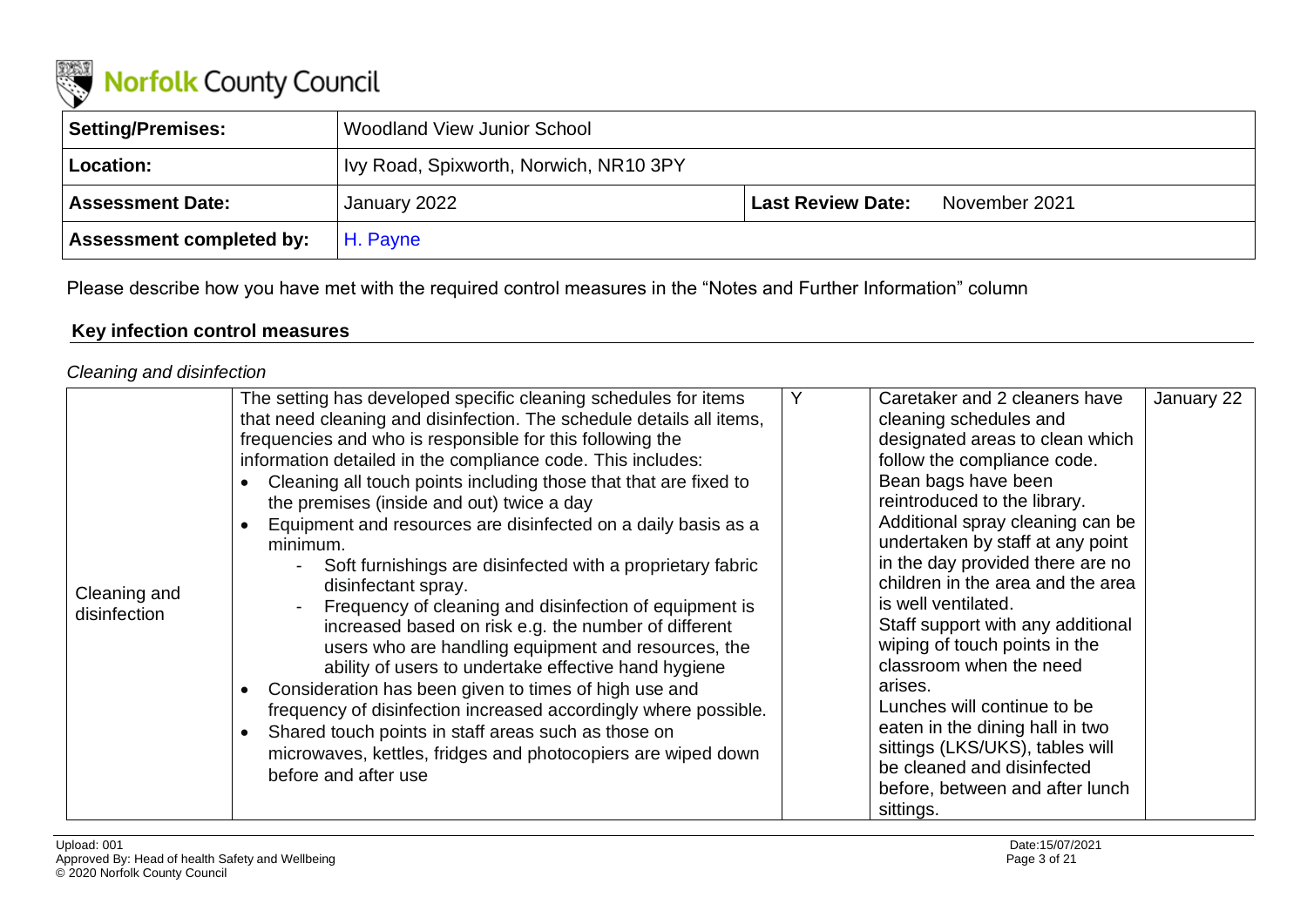

|                                                                                                                                                                                                                                                                                                                                                                                                                                                                                               |   | Antibacterial wipes and<br>electrical wipes are available to<br>wipe down shared touch points<br>in staff areas.                           |            |
|-----------------------------------------------------------------------------------------------------------------------------------------------------------------------------------------------------------------------------------------------------------------------------------------------------------------------------------------------------------------------------------------------------------------------------------------------------------------------------------------------|---|--------------------------------------------------------------------------------------------------------------------------------------------|------------|
| If a surface is visibly dirty it is always cleaned prior to<br>disinfection.                                                                                                                                                                                                                                                                                                                                                                                                                  | Υ | This is the responsibility of all<br>staff, cleaning materials are<br>available in all classrooms,<br>offices and communal staff<br>areas. | August 21  |
| Different cleaning equipment is provided for kitchens, toilets,<br>$\bullet$<br>classrooms and office areas.                                                                                                                                                                                                                                                                                                                                                                                  | Υ | In place.                                                                                                                                  | January 22 |
| All Staff who undertake cleaning:                                                                                                                                                                                                                                                                                                                                                                                                                                                             | v | In place                                                                                                                                   | August 21  |
| Know the schedule information.<br>Have received relevant training/instruction<br>$\bullet$<br>Will follow the instructions for cleaning products and<br>$\bullet$<br>disinfectants to ensure it is effective to ensure that all of the<br>surface has disinfectant applied and not to wipe items dry<br>before the required contact time has been achieved.<br>Are provided with disinfectant wipes to enable them to clean<br>and disinfect contact points in teaching spaces and equipment. |   |                                                                                                                                            |            |

### *Hand hygiene and respiratory hygiene arrangements*

| Hand hygiene | Staff are ensuring that hand hygiene is carried out more        | In place                              | August 21 |
|--------------|-----------------------------------------------------------------|---------------------------------------|-----------|
|              | frequently than normal (pupils and themselves) in an age        | Regular reminders given               |           |
|              | appropriate way e.g. observing young pupils, instructing in the | Posters displayed around school       |           |
|              | class (How to hand rub and NHS guidance for handwashing).       | Staff lead pupils to classes from the |           |
|              | Event related prompts are given to pupils by staffafter         | outdoor areas and supervise           |           |
|              | before when as a more effective means of promoting hand         | handwashing/sanitising on the way     |           |
|              | hygiene than fixed time prompts.                                | into and out of the classrooms        |           |
|              | Supervision arrangements are in place to support pupils with    |                                       |           |
|              | handwashing where it is needed.                                 |                                       |           |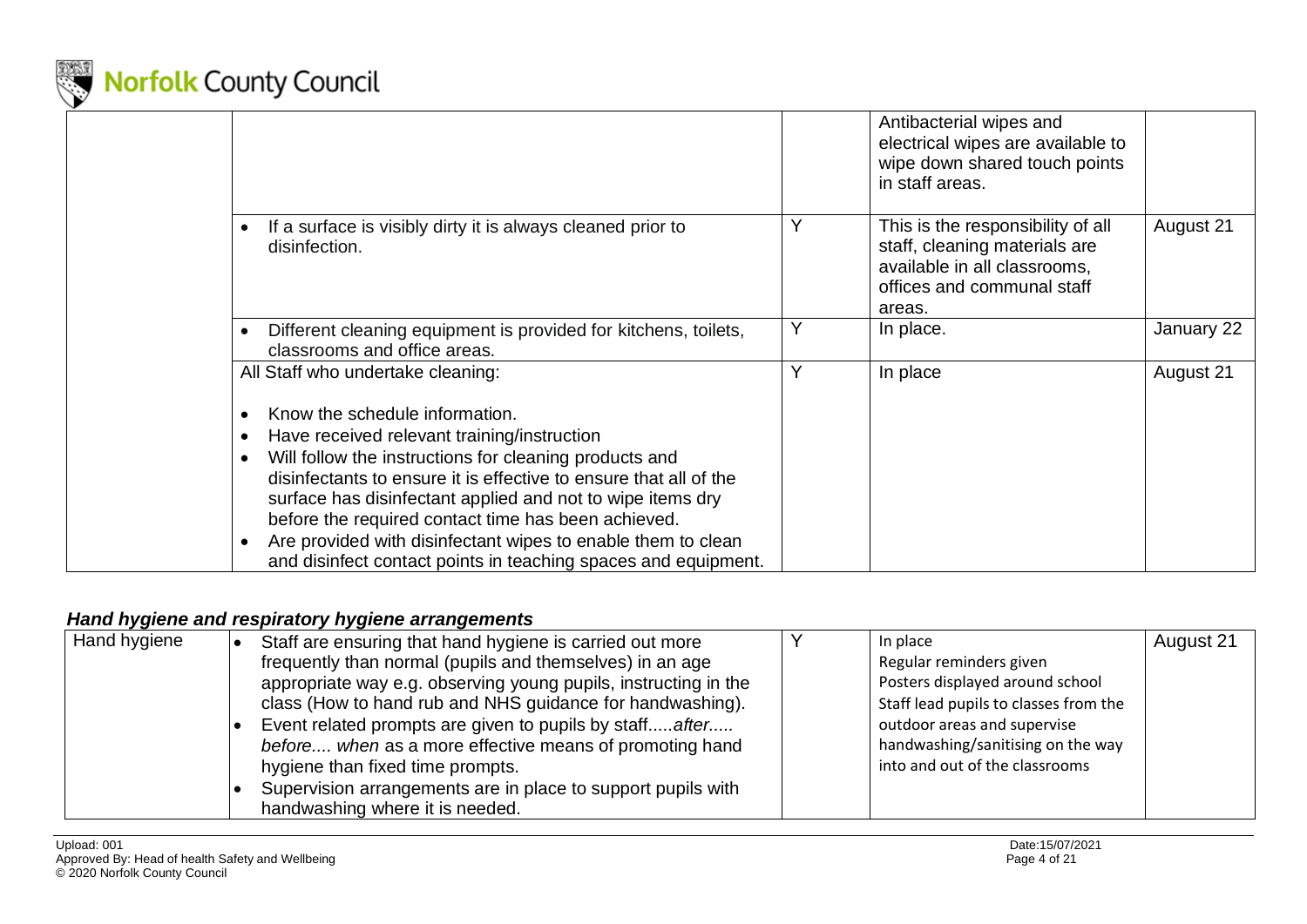

| Skin friendly wipes such as baby wipes are provided as an<br>alternative where children are not able to wash their hands due                                                                                                                                                                                                                                                                                                                                                                                                           |   |                                                                                                                                                                                                                                                  |           |
|----------------------------------------------------------------------------------------------------------------------------------------------------------------------------------------------------------------------------------------------------------------------------------------------------------------------------------------------------------------------------------------------------------------------------------------------------------------------------------------------------------------------------------------|---|--------------------------------------------------------------------------------------------------------------------------------------------------------------------------------------------------------------------------------------------------|-----------|
| to age or health conditions.<br>Hand hygiene frequencies include: arrival, before and after<br>eating, before and after breaks, going to the toilet, before<br>leaving, after removing a face covering, after handling resources<br>(including those taken home) and at other identified intervals                                                                                                                                                                                                                                     |   |                                                                                                                                                                                                                                                  |           |
| determined by the setting in relation to the activities carried out.<br>Pupils and staff are aware of the need to avoid touching their<br>eyes, nose or mouth if hands have not been washed.                                                                                                                                                                                                                                                                                                                                           |   |                                                                                                                                                                                                                                                  |           |
| Staff and pupils have been advised to avoid wearing rings<br>(except for a plain band) in order to ensure thorough<br>handwashing.                                                                                                                                                                                                                                                                                                                                                                                                     |   |                                                                                                                                                                                                                                                  |           |
| Entrances are supervised on arrival in the morning to support<br>hand sanitising.                                                                                                                                                                                                                                                                                                                                                                                                                                                      |   |                                                                                                                                                                                                                                                  |           |
| Staff, pupils (and parents) are advised that handwashing must<br>be carried out when they arrive at home                                                                                                                                                                                                                                                                                                                                                                                                                               |   |                                                                                                                                                                                                                                                  |           |
| Hand washing is carried out using running water (static bowls are<br>not used)                                                                                                                                                                                                                                                                                                                                                                                                                                                         | Y | In place - children's sinks do not<br>have plugs                                                                                                                                                                                                 | August 21 |
| Hand dryers are efficient and effective in quick drying or have been<br>replaced with more efficient dryers or paper towels                                                                                                                                                                                                                                                                                                                                                                                                            | Y | In place                                                                                                                                                                                                                                         | August 21 |
| Consideration has been given to replacing traditional taps with easy<br>operating lever taps                                                                                                                                                                                                                                                                                                                                                                                                                                           | Y | In place but not completed due to<br>cost                                                                                                                                                                                                        | August 21 |
| Hand sanitiser points are provided at key locations around the<br>site including: at all entrance doors to the setting, at the<br>entrance to toilet facilities, at the entrance to dining facilities, at<br>points of high contact such as near non-automatic doors in<br>corridors, lifts and stairs, classrooms, office facilities etc.<br>The location of sanitiser points is reviewed where there are<br>$\bullet$<br>changes to use of different areas of the premises.<br>Hand sanitiser points are checked regularly and stock | Y | Installed<br>Spare stock is kept in a safe and<br>secure location, additional wipes<br>have been ordered, smaller bottles<br>can be taken to different locations to<br>meet need.<br>Sanitiser points are checked daily by<br>the cleaning team. | August 21 |
| replenished where necessary.                                                                                                                                                                                                                                                                                                                                                                                                                                                                                                           |   |                                                                                                                                                                                                                                                  |           |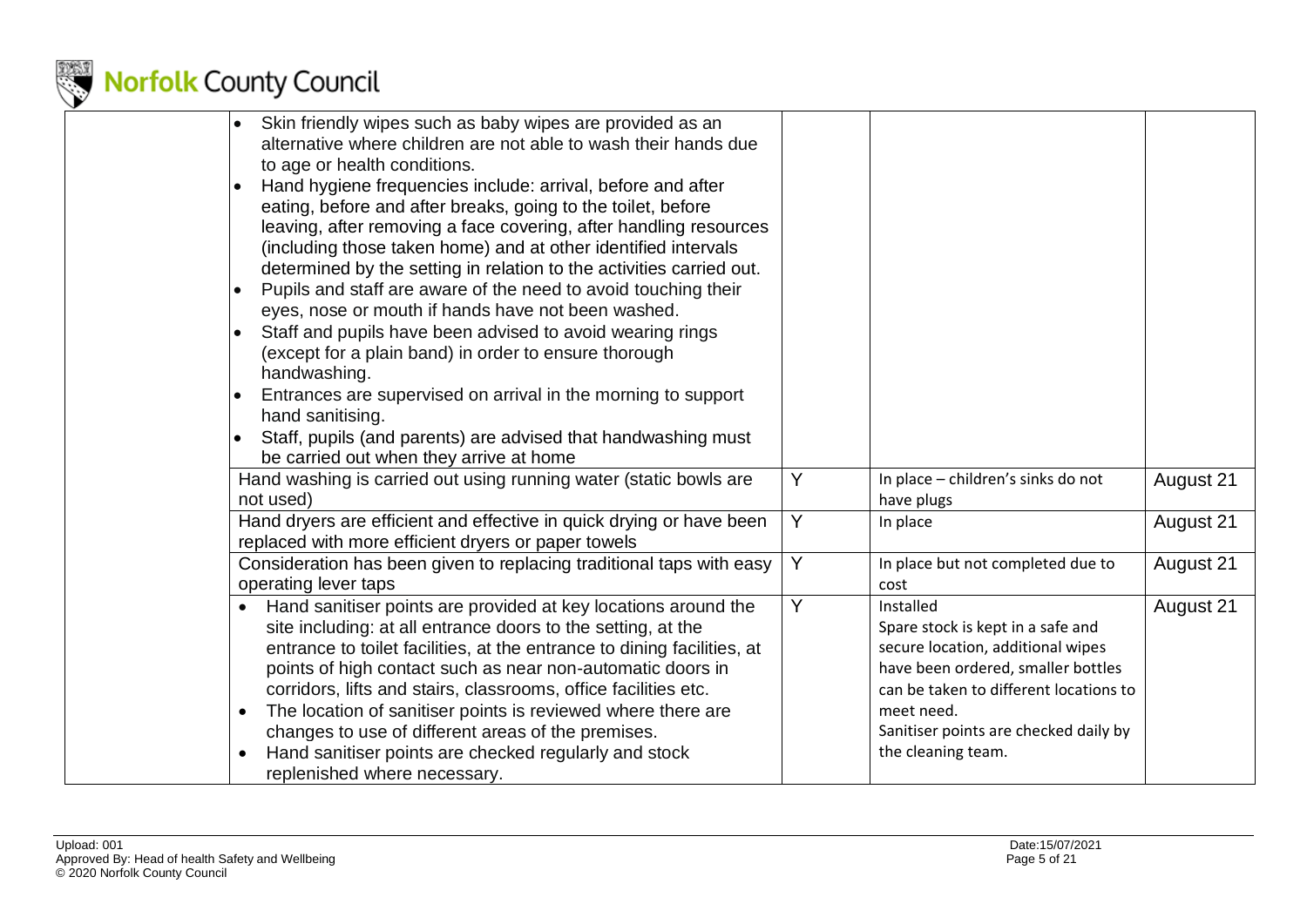

|             | Consideration has been be given to outside points being provided<br>in a manner that enables removal and securing at the end of the<br>day e.g. on tables/temporary or movable stands etc.                                                                                                                                |   | Portable outdoor sanitiser stations<br>are stored in each classroom<br>overnight                                                                         | August 21 |
|-------------|---------------------------------------------------------------------------------------------------------------------------------------------------------------------------------------------------------------------------------------------------------------------------------------------------------------------------|---|----------------------------------------------------------------------------------------------------------------------------------------------------------|-----------|
|             | Hand sanitiser points have drip trays to deal with spillages and<br>reduce the slip risk where applicable (such as those affixed to<br>walls)                                                                                                                                                                             | Υ | Units used as provided under adult<br>supervision. There are no specific<br>drip trays. Stands are mobile and can<br>be moved if there has been a spill. | August 21 |
|             | Hand sanitiser is stored appropriately and safely according to pupil<br>age and individual risks. Where the provision of hand sanitiser<br>points presents a risk of ingestion, this risk is managed through<br>pupil supervision (contact will be made with Health, Safety and<br>Well-Being where this is not possible) |   | Personal supplies on own desk only<br>for supervision                                                                                                    | August 21 |
| Respiratory | Tissues and waste bins are provided in classrooms and other<br>areas to ensure good respiratory hygiene.<br>Bins are emptied regularly throughout the day                                                                                                                                                                 |   | In place                                                                                                                                                 | August 21 |
| Hygiene     | All staff and pupils are regularly reminded about following Catch it,<br>Kill it, Bin it requirements.                                                                                                                                                                                                                    | Y | Posters displayed around school                                                                                                                          | August 21 |

### *Ventilation (and use of outside space)*

|                | Outside space will be used where it is possible, for example, whole | Assemblies will be a blend of    | January 22 |
|----------------|---------------------------------------------------------------------|----------------------------------|------------|
|                | school assemblies, lunch times and for meetings with staff and      | virtual and in-person during the |            |
|                | pupils.                                                             | second-half of the spring term.  |            |
|                |                                                                     | The UKS and LKS will use the     |            |
|                |                                                                     | dining hall in separate sittings |            |
|                |                                                                     | with additional cleaning,        |            |
| Use of outside |                                                                     | ventilation is good in the hall. |            |
| space          |                                                                     | Most meetings will continue to   |            |
|                |                                                                     | be virtual, those which are not  |            |
|                |                                                                     | will have consideration of the   |            |
|                |                                                                     | risks such as number or          |            |
|                |                                                                     | participants, ventilation, space |            |
|                |                                                                     | available.                       |            |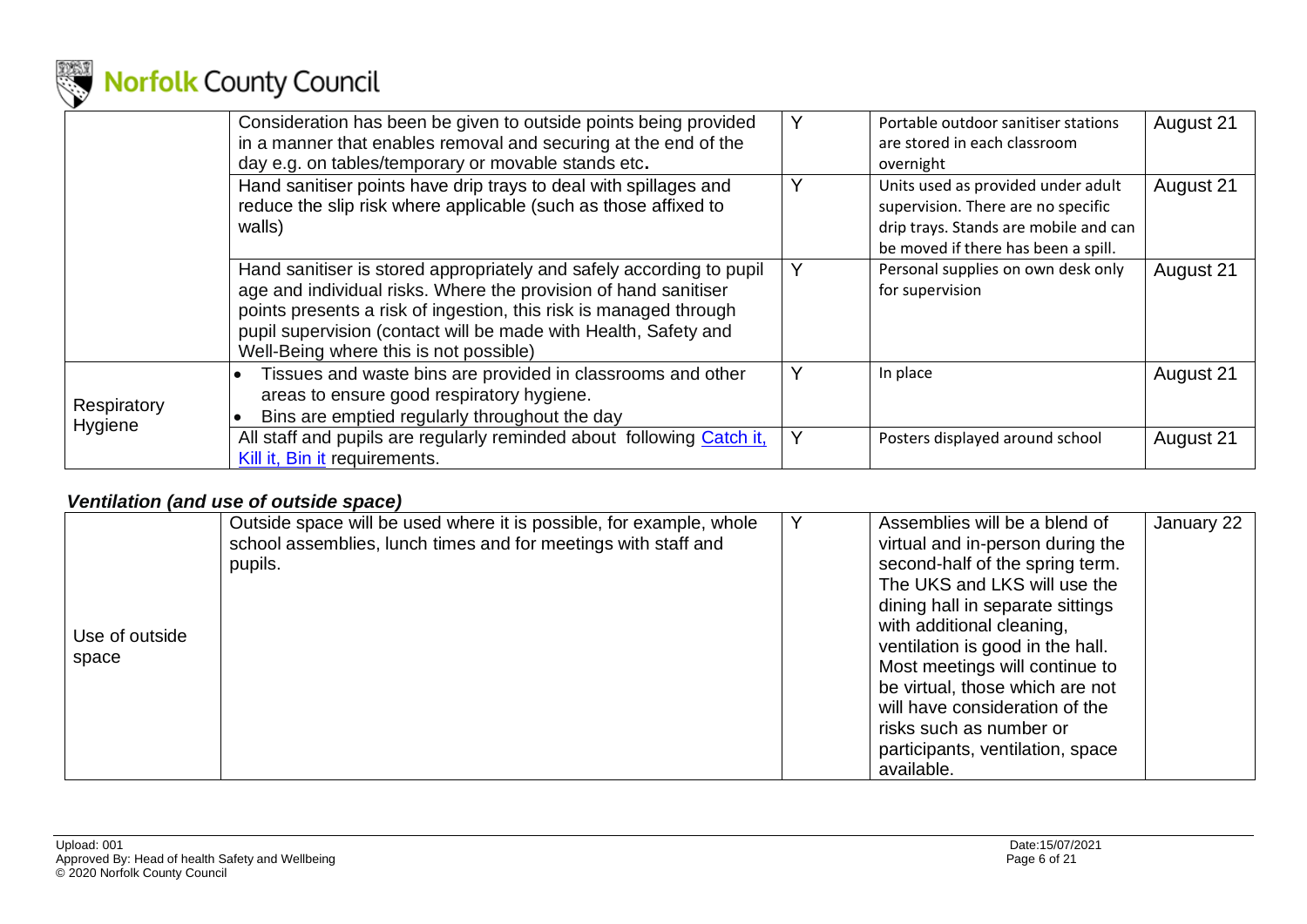

|                           | All areas of the premises have been reviewed including meeting                                                                                                                                                                                                                                                                                                                                                                                                                                                                       | N/A |                                                                                                                                                                                                                                                                                           | August 21 |
|---------------------------|--------------------------------------------------------------------------------------------------------------------------------------------------------------------------------------------------------------------------------------------------------------------------------------------------------------------------------------------------------------------------------------------------------------------------------------------------------------------------------------------------------------------------------------|-----|-------------------------------------------------------------------------------------------------------------------------------------------------------------------------------------------------------------------------------------------------------------------------------------------|-----------|
|                           | rooms and office spaces.<br>Mechanical ventilation has been checked to ensure it provides<br>fresh air to rooms<br>Where installed, the setup of air conditioning systems has been<br>reviewed and adjusted to maximise the intake of fresh air.<br>Where fresh air provision is not adequate windows are also<br>$\bullet$<br>opened in these areas.<br>Where systems serve multiple buildings or are fully recirculating,<br>$\bullet$<br>advice has been sought from HVAC engineers and<br>recommendations have been implemented. |     |                                                                                                                                                                                                                                                                                           |           |
| Increasing<br>ventilation | Doors and windows are kept open where possible and safe (in<br>premises with no or limited fresh air mechanical ventilation<br>systems)<br>Where fire doors need to be kept open to support ventilation,<br>$\bullet$<br>alarm activated door openers have been installed to ensure fire<br>safety is maintained.<br>Non fire doors are secured in the open position<br>$\bullet$<br>Window restrictors are fitted where needed for premises user<br>$\bullet$<br>safety and to prevent unauthorised access.                         | Y   | Staff are aware the windows in the<br>SEN resource room do not have<br>window restrictors, they should NOT<br>be open at break or lunch times and<br>MUST be closed when the room is<br>not in use.<br>All rooms should have doors and<br>windows open to provide natural<br>ventilation. | August 21 |
|                           | During cooler weather:<br>Windows are fully opened before rooms are occupied and during<br>breaks.<br>Windows are kept partially open when rooms are in use, windows<br>$\bullet$<br>are selected that are not directly next to work areas/pupils desks<br>or high level windows are open fully and low level opened<br>partially<br>Information has been provided to parents, carers and pupils to<br>dress appropriately for cooler temperatures.                                                                                  | Y   | In place                                                                                                                                                                                                                                                                                  | August 21 |
|                           | Members of the team are nominated to ensure that windows are<br>opened in accordance with the above                                                                                                                                                                                                                                                                                                                                                                                                                                  | Υ   | The first adult in the room in the<br>morning opens windows and doors,                                                                                                                                                                                                                    | August 21 |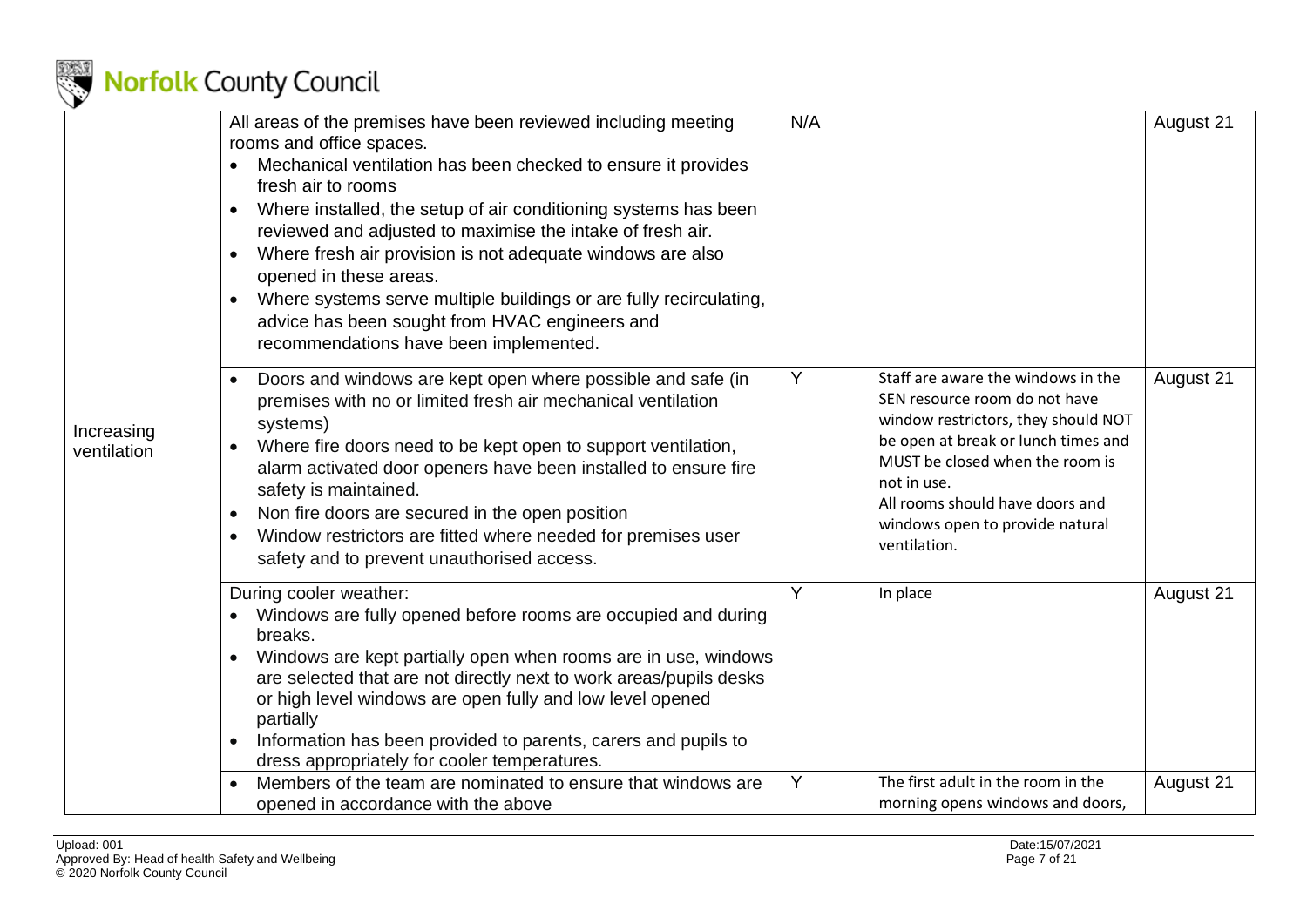

|                                                | Signage is provided to remind occupants not to fully close<br>windows<br>Regular checks are made to ensure that arrangements are being<br>followed                                                                                                                                                                                                                                                                                                                                                                                                                                                                                                                                                                                                                 |     | signs added to all spaces used during<br>the day.                                                                                              |            |
|------------------------------------------------|--------------------------------------------------------------------------------------------------------------------------------------------------------------------------------------------------------------------------------------------------------------------------------------------------------------------------------------------------------------------------------------------------------------------------------------------------------------------------------------------------------------------------------------------------------------------------------------------------------------------------------------------------------------------------------------------------------------------------------------------------------------------|-----|------------------------------------------------------------------------------------------------------------------------------------------------|------------|
| Reassurance<br>measures                        | Consideration has been given to installing non-dispersive<br>$\bullet$<br>infrared (NDIR) CO <sub>2</sub> sensors in suitable spaces in order to<br>assess whether ventilation levels are adequate in line with the<br>compliance code<br>Instructions provided in order to obtain accurate readings and<br>$\bullet$<br>maintenance requirements are followed                                                                                                                                                                                                                                                                                                                                                                                                     | Y   | 7 CO2 sensors have been received<br>and are being used across the school<br>to alert leaders to areas where there<br>may be an increased risk. | January 22 |
| Using fans                                     | Where fans are needed in offices, discussion has taken place with<br>staff who use that space to agree terms of use.                                                                                                                                                                                                                                                                                                                                                                                                                                                                                                                                                                                                                                               | Y   | In place                                                                                                                                       | August 21  |
|                                                | Where fans are needed in classrooms and other educational areas,<br>a decision for their use has been made by the Headteacher in<br>conjunction with staff.                                                                                                                                                                                                                                                                                                                                                                                                                                                                                                                                                                                                        | N/A |                                                                                                                                                | August 21  |
| Rooms with no<br>direct source of<br>fresh air | Where rooms cannot be adequately ventilated (naturally or<br>mechanically), they have been taken out of use (subject to the below<br>improvements that can be made in some instances)<br>The room use has been modified to limit access to one person at<br>a time, provide space between occupation and reduce<br>occupancy time to 30 minutes or less<br>Equipment, machinery that prevent air circulating have been<br>$\bullet$<br>relocated where possible<br>Tasks that take place in these areas have been reviewed, those<br>that increase generation of aerosols have been modified for<br>these areas (such as physical exertion).<br>Fans are not used in poorly ventilated areas<br>$\bullet$<br>Advise has been sought from HSW for using these areas | N/A |                                                                                                                                                | August 21  |

### *PPE*

| <b>DDE</b> | DDE<br>to ensure<br>applied<br>are<br>quidance<br>that<br>n rron<br>place<br>ır<br>ıс<br>ments<br>rrar | $\lambda$ | uaust. |
|------------|--------------------------------------------------------------------------------------------------------|-----------|--------|
|            | the<br>with<br>only<br>outlined<br>line<br>cumstances<br>are<br>mat<br>ш                               |           |        |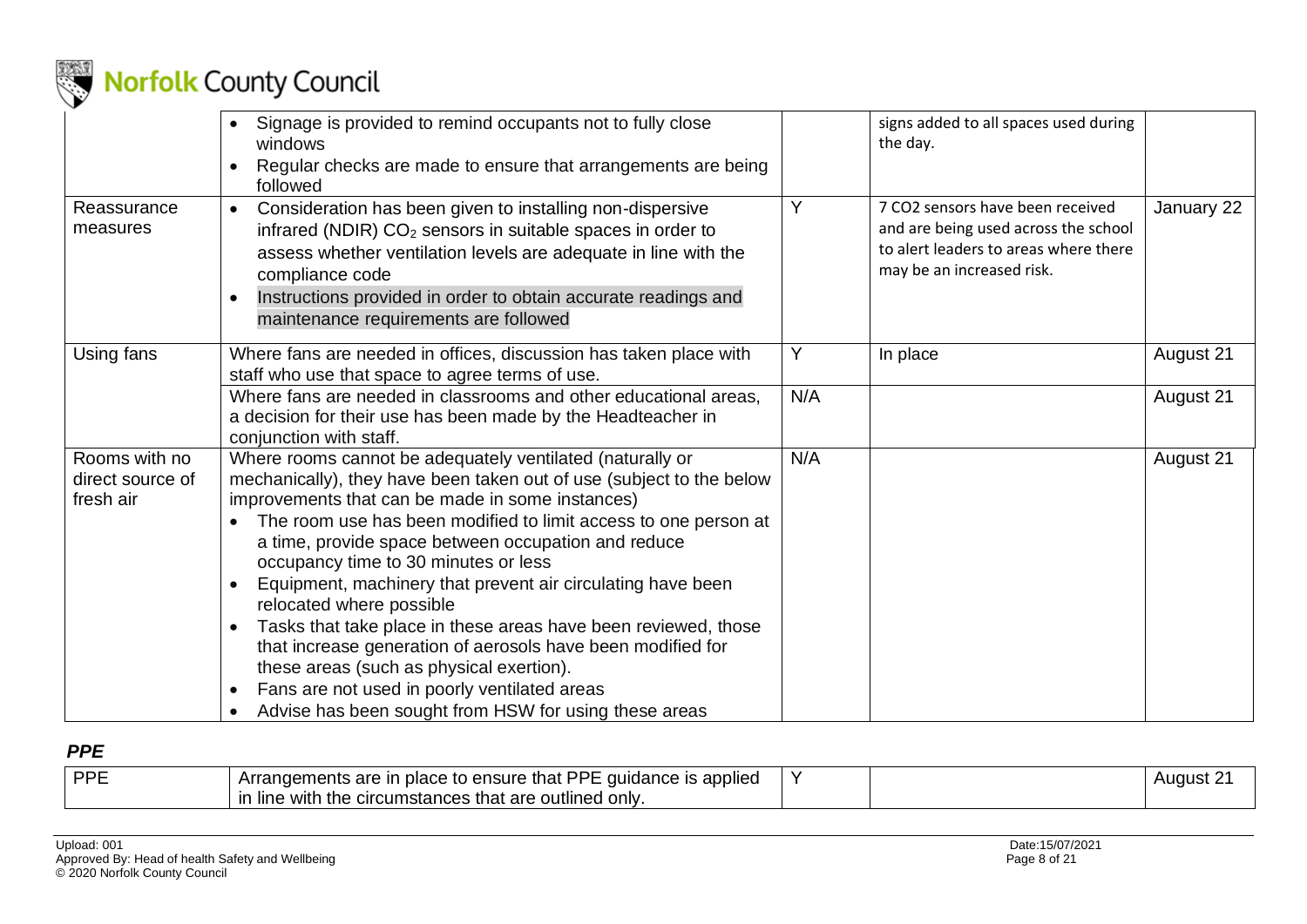

### *Travel and quarantine*

| <b>Boarding School</b> |  | Where pupils travel from abroad to attend boarding school, the<br>setting has explained the rules to those pupils and parents before<br>they arrive in the UK in order to ensure that travel legislation is<br>adhered to.<br>Guidance for boarding school students is followed: boarding<br>schools students: quarantine and testing | N/A |  | December<br>21 |
|------------------------|--|---------------------------------------------------------------------------------------------------------------------------------------------------------------------------------------------------------------------------------------------------------------------------------------------------------------------------------------|-----|--|----------------|
|------------------------|--|---------------------------------------------------------------------------------------------------------------------------------------------------------------------------------------------------------------------------------------------------------------------------------------------------------------------------------------|-----|--|----------------|

### **Educational visits and use of third-party premises**

<span id="page-8-0"></span>

| International visits | Consideration has been given to cancelling planned<br>$\bullet$<br>international visits, due to the risk of disruption to education<br>resulting from the need to isolate and test on arrival back to the<br>UK<br>The Foreign, Commonwealth and Development Office travel<br>advice and Guidance on international travel is referred to before<br>booking and travelling.                                                                                                                                                                                                                                                                                                                                                                                                     | Y | In place | December<br>21 |
|----------------------|--------------------------------------------------------------------------------------------------------------------------------------------------------------------------------------------------------------------------------------------------------------------------------------------------------------------------------------------------------------------------------------------------------------------------------------------------------------------------------------------------------------------------------------------------------------------------------------------------------------------------------------------------------------------------------------------------------------------------------------------------------------------------------|---|----------|----------------|
|                      | Where a decision has been made to continue with a trip:                                                                                                                                                                                                                                                                                                                                                                                                                                                                                                                                                                                                                                                                                                                        |   |          |                |
|                      | Bookings consider changes to the travel status that may occur<br>during a visit, taking account of travel legislation and<br>contingency planning, including if changes to restrictions occur<br>during the visit.<br>The terms of the travel insurance has been checked prior to any<br>$\bullet$<br>new bookings to ensure full cover relating to COVID-19 impacts<br>including changes in country classifications.<br>A separate risk assessment is completed for the trip,<br>$\bullet$<br>considering public health advice that is in place both in the UK<br>and the country being visited including hygiene and ventilation<br>and all areas identified below.<br>All elements of the trip are considered including transport, trips<br>$\bullet$<br>and accommodation. |   |          |                |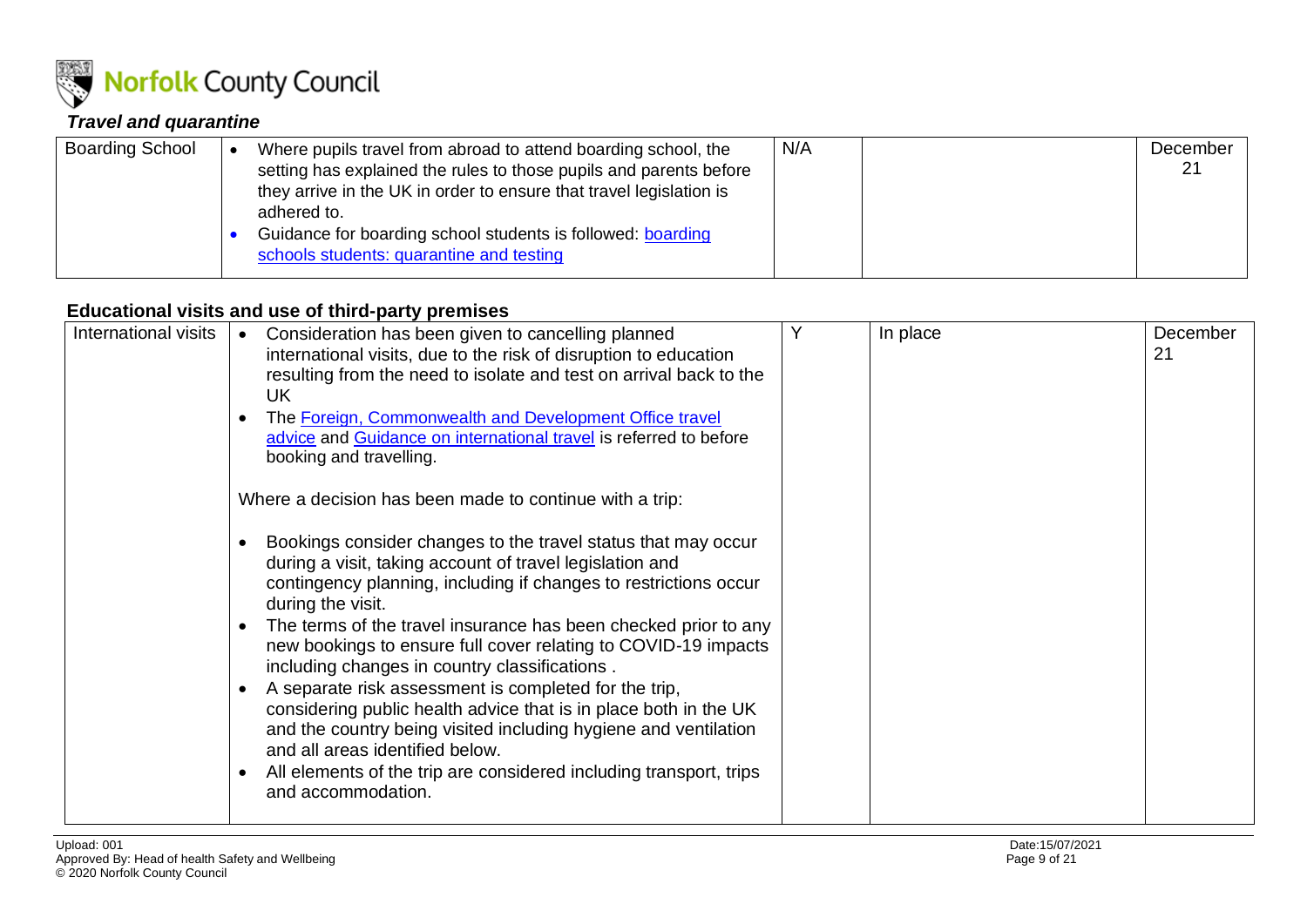

|                                   | Arrangements comply with the local isolation, testing or quarantine<br>requirements and take into account the local health system<br>provisions.                                                                                                                                                                                                                                                                                                                                                                                                                                                                                                                                                                                                                                                                                                                                                                                                                                                                                                                                                                                                                                                                                                                                                                                                                                                                                                    |   |                                                                                                                  |           |
|-----------------------------------|-----------------------------------------------------------------------------------------------------------------------------------------------------------------------------------------------------------------------------------------------------------------------------------------------------------------------------------------------------------------------------------------------------------------------------------------------------------------------------------------------------------------------------------------------------------------------------------------------------------------------------------------------------------------------------------------------------------------------------------------------------------------------------------------------------------------------------------------------------------------------------------------------------------------------------------------------------------------------------------------------------------------------------------------------------------------------------------------------------------------------------------------------------------------------------------------------------------------------------------------------------------------------------------------------------------------------------------------------------------------------------------------------------------------------------------------------------|---|------------------------------------------------------------------------------------------------------------------|-----------|
| All visits                        | Staff involved in the risk assessment are familiar with the<br>$\bullet$<br>COVID-19 Educational Settings Compliance code and any<br>specific industry guidance that relates to the activity.<br>The provider has confirmed that they are managing the risk of<br>$\bullet$<br>COVID-19 via completion of the COVID-19 Third Party<br>Premises/Activities Declaration Form for Ed Settings or Good to<br>Go accreditation<br>Where appropriate, the third-party provider is involved in<br>$\bullet$<br>planning arrangements.<br>Arrangements are in place to encourage Asymptomatic Testing<br>$\bullet$<br>for school staff and secondary school pupils before and after the<br>visit<br>Arrangements are in place to obtain assurance from the venue<br>$\bullet$<br>regarding how staff participate in regular testing.<br>A thorough risk assessment is completed using the COVID-19<br>$\bullet$<br>General Risk Assessment Form in addition to the normal<br>process using Evolve and includes:<br>o Arrangements for cleaning, ventilation, maintenance of<br>personal hygiene and where possible keeping respectful<br>distance from others including other groups and<br>individuals using the facilities<br>There is an appropriate level of insurance cover for the<br>$\circ$<br>visit<br>The venue has provided the school with visitor<br>$\circ$<br>information and briefings, including details of their<br>COVID-19 arrangements | Y | Any visits will follow the<br>compliance code and be planned<br>in conjunction with the Federation<br><b>EVC</b> | August 21 |
| <b>Specific</b><br>considerations | Additional factors needed for children (and staff) with SEND and<br>medical conditions have been considered.<br>There are contingency plans in place, for example, to respond<br>$\bullet$<br>to symptoms developing in the group.                                                                                                                                                                                                                                                                                                                                                                                                                                                                                                                                                                                                                                                                                                                                                                                                                                                                                                                                                                                                                                                                                                                                                                                                                  | Y | Any visits will follow the<br>compliance code and be planned<br>in conjunction with the Federation<br><b>EVC</b> | August 21 |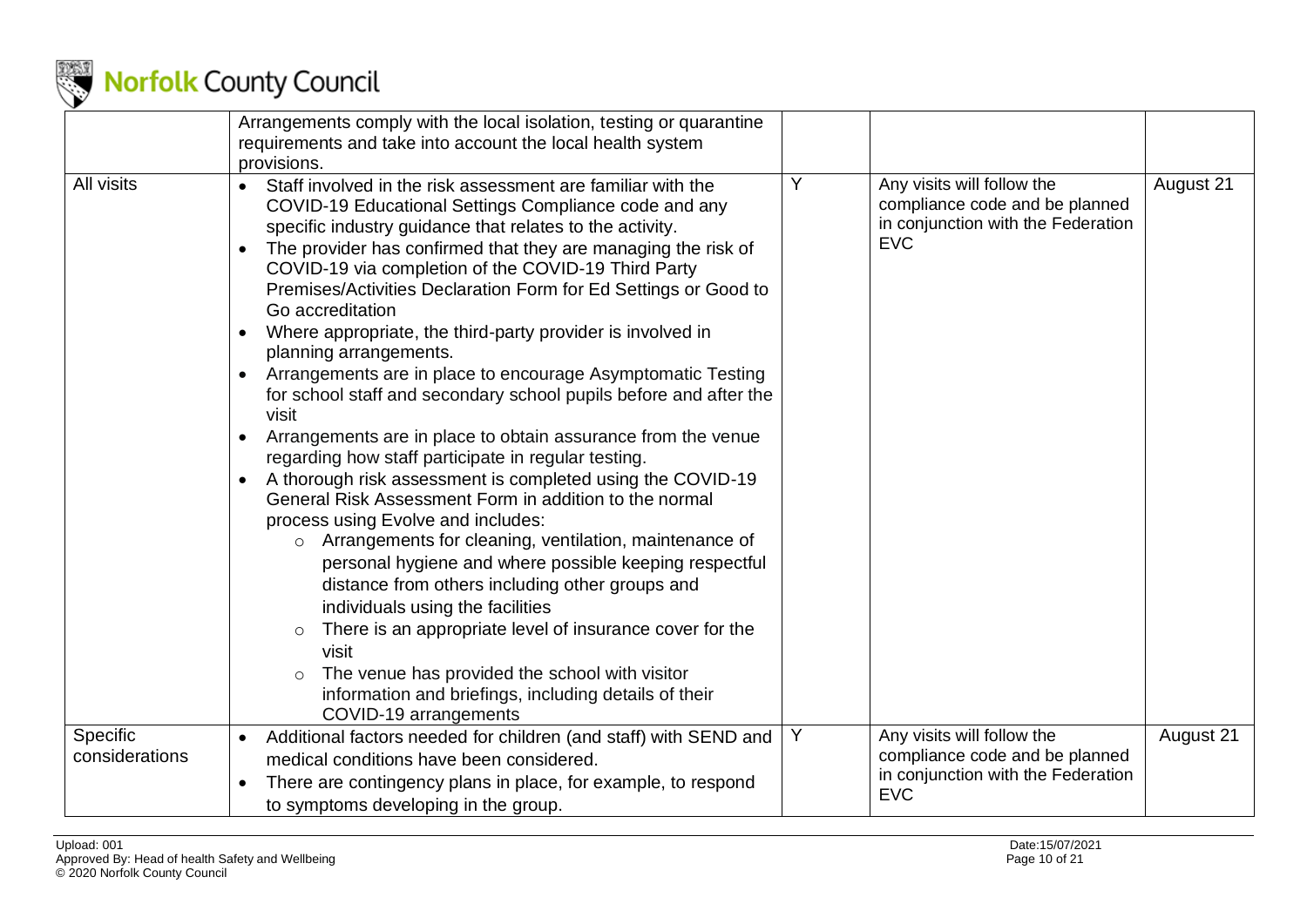

### **Transport and travel**

| School transport | Face coverings are recommended on all schools transport for staff<br>and pupils (unless individuals are medically exempt from this<br>requirement).                                              | Y   |                                                                                                                                                                                                                                                                                                                                                                                                                                                                                                                                                                                                                                                                                                                                                         | January 22 |
|------------------|--------------------------------------------------------------------------------------------------------------------------------------------------------------------------------------------------|-----|---------------------------------------------------------------------------------------------------------------------------------------------------------------------------------------------------------------------------------------------------------------------------------------------------------------------------------------------------------------------------------------------------------------------------------------------------------------------------------------------------------------------------------------------------------------------------------------------------------------------------------------------------------------------------------------------------------------------------------------------------------|------------|
|                  | Pupils, parents and staff have been advised not to use school<br>transport if they have symptoms                                                                                                 | Y   | Reminders                                                                                                                                                                                                                                                                                                                                                                                                                                                                                                                                                                                                                                                                                                                                               | August 21  |
|                  | Pupils, parents and staff have been advised to wash or sanitise<br>their hands before and after using transport services and following<br>guidance for the removal of face coverings where worn. | Y   | <b>Reminders</b><br>If pupils arrive at school wearing a<br>face covering we must instruct<br>pupils to: not touch the front of<br>their face covering when<br>removing it, dispose of temporary<br>face coverings in a 'black bag'<br>waste bin (not recycling bin) place<br>reusable face coverings in a<br>plastic bag they can take home<br>with them wash their hands again<br>before heading to their classroom<br>Safe wearing of face coverings<br>necessitates: cleaning hands<br>before and after touching face<br>coverings, - including to remove<br>or put them on safely storing face<br>coverings in individual, sealable<br>plastic bags between use not<br>touching the front of face<br>coverings during use or when<br>removing them |            |
|                  | Windows are opened during journeys where it is safe to do so                                                                                                                                     | N/A | We do not own any school<br>transport                                                                                                                                                                                                                                                                                                                                                                                                                                                                                                                                                                                                                                                                                                                   | August 21  |
|                  | Cleaning arrangements follow the COVID-19 Compliance Code for<br>all Educational Settings.                                                                                                       | N/A | We do not own any school<br>transport                                                                                                                                                                                                                                                                                                                                                                                                                                                                                                                                                                                                                                                                                                                   | August 21  |
|                  | Staff do not transport a symptomatic pupil (unless specifically in<br>relation to a residential setting)                                                                                         | Y   | In place                                                                                                                                                                                                                                                                                                                                                                                                                                                                                                                                                                                                                                                                                                                                                | August 21  |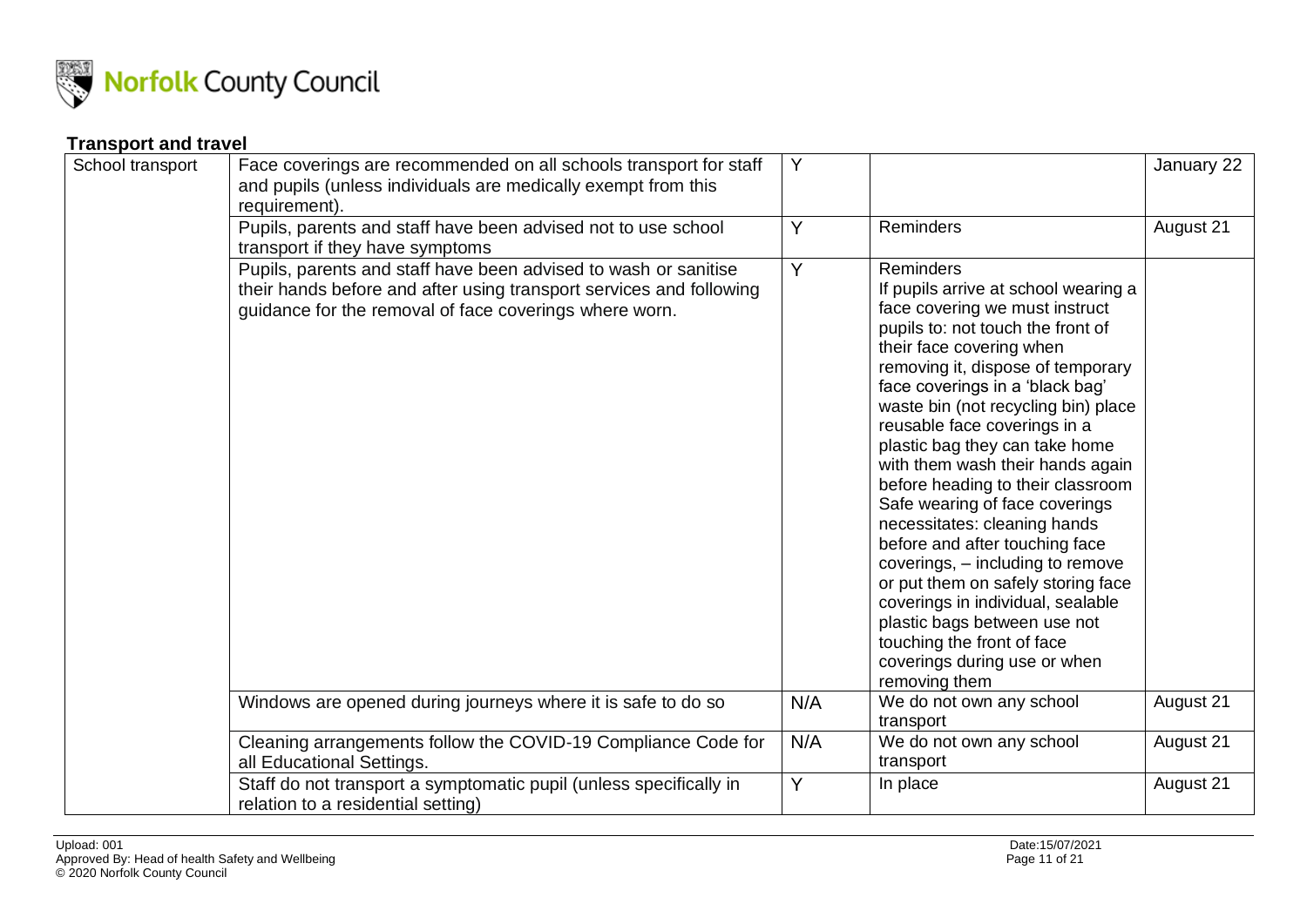

|                         | Pupils, parents/carers are advised to follow transport provider                                                |  | January 22 |
|-------------------------|----------------------------------------------------------------------------------------------------------------|--|------------|
| <b>Public Transport</b> | requirements to wear face coverings<br>Staff may choose to wear face coverings when using public<br>transport. |  |            |

#### **Visitors**

| The time of visits occur so that visitors are separated from staff and<br>pupils where possible.                                                                                                                                                                                                                            | Y            | Tours will take place on 1-2-1 basis<br>to minimise risk.<br>Visits are by appointment only.<br>Visitors may choose to wear face<br>coverings unless they are exempt<br>and should follow hand hygiene<br>guidance. | January 22     |
|-----------------------------------------------------------------------------------------------------------------------------------------------------------------------------------------------------------------------------------------------------------------------------------------------------------------------------|--------------|---------------------------------------------------------------------------------------------------------------------------------------------------------------------------------------------------------------------|----------------|
| Visits are managed to encourage space creation e.g. through<br>meeting in outside spaces or large well ventilated rooms with<br>furniture spread out                                                                                                                                                                        | Y            | Events e.g. class Christmas<br>performances will be outside<br>limited to 2 parents per child per<br>performance.                                                                                                   | November<br>21 |
| Visitors are advised of the following in advance:<br>That you encourage participation in asymptomatic testing<br>Specific arrangements for the meeting, for example, applying<br>respectful distancing where it is possible.<br>To leave the setting immediately if they develop symptoms<br>Hand shaking should be avoided | Υ            | Managed by office staff - in<br>place                                                                                                                                                                               | August 21      |
| On arrival visitors will be:<br>Provided with relevant site information<br>Asked to perform hand hygiene<br>Asked to confirm that they do not have symptoms no matter how<br>mild or are currently required to isolate.                                                                                                     | Υ            | Managed by office staff - in<br>place                                                                                                                                                                               | August 21      |
| Visitors will use their own pen or will be provided with a pen that<br>they take with them.                                                                                                                                                                                                                                 | Y            | In place                                                                                                                                                                                                            | August 21      |
| A QR code is in place for events involving large numbers of visitors.                                                                                                                                                                                                                                                       | $\mathsf{N}$ | Current systems have proven<br>successful. Will remain under<br>review.                                                                                                                                             | August 21      |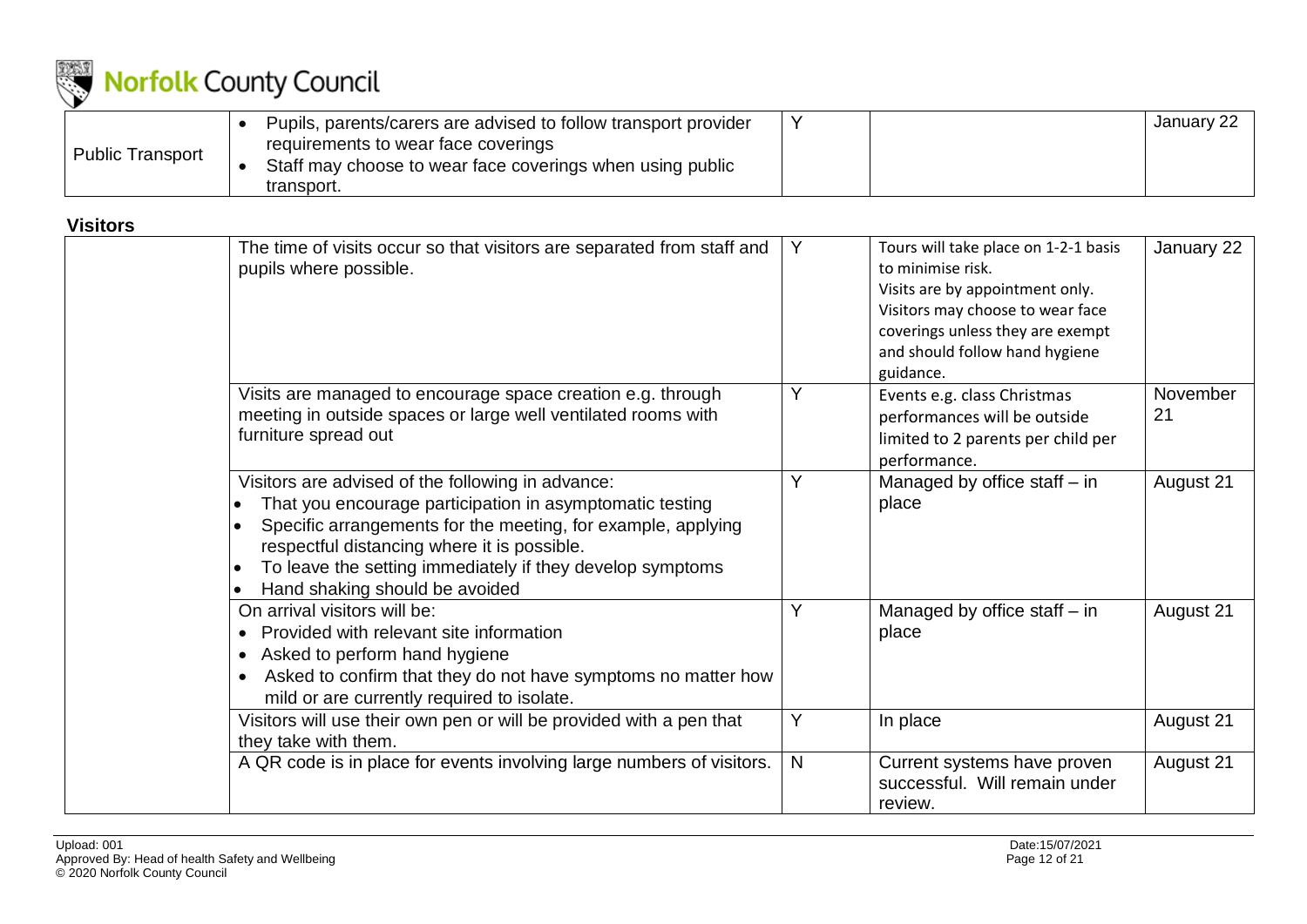

|                 | Consideration is given to the layout and use of the reception area<br>and meeting rooms, for example, chairs are moved further apart<br>and sitting side by side where possible.             | In place | August 21 |
|-----------------|----------------------------------------------------------------------------------------------------------------------------------------------------------------------------------------------|----------|-----------|
| Key contractors | Key contractors are aware of the control measures in place prior   \<br>to visiting the site.<br>Key contractors confirm that they have completed a risk<br>assessment prior to their visit. | In Place | Dec 21    |

### **Events**

| Where events take place with visitors attending, consideration is<br>given to:                                                                                                                                                                                                       |     | In place | Dec 21 |
|--------------------------------------------------------------------------------------------------------------------------------------------------------------------------------------------------------------------------------------------------------------------------------------|-----|----------|--------|
| Running an event on a reduced capacity basis<br>Enabling respectful space to be given<br>Staggered arrival times                                                                                                                                                                     |     |          |        |
| A QR code is in place for events involving large numbers of visitors.                                                                                                                                                                                                                | N/A |          | Dec 21 |
| Ventilation is reviewed in order to ensure it remains adequate for                                                                                                                                                                                                                   |     | In place | Dec 21 |
| increased numbers                                                                                                                                                                                                                                                                    |     |          |        |
| All other infection control measures are implemented                                                                                                                                                                                                                                 |     | In place | Dec 21 |
| A contingency plan is prepared as part of event planning in<br>order to response to increased positive cases in the community<br>or where thresholds are met (as detailed in case management<br>guidance)<br>Plans consider providing the event virtually, delay or<br>cancellation. | Υ   | In place | Dec 21 |

### <span id="page-12-0"></span>**Catering**

| Where catering services are contracted, the setting has ensured<br>that the service is following the relevant government guidance.           |     | Little Norfolk Kitchen - risk<br>assessment shared | August 21 |
|----------------------------------------------------------------------------------------------------------------------------------------------|-----|----------------------------------------------------|-----------|
| Directly provided catering services follow the principles of the<br>Educational Settings Compliance Code and relevant government<br>quidance | N/A |                                                    | August 21 |
|                                                                                                                                              |     |                                                    |           |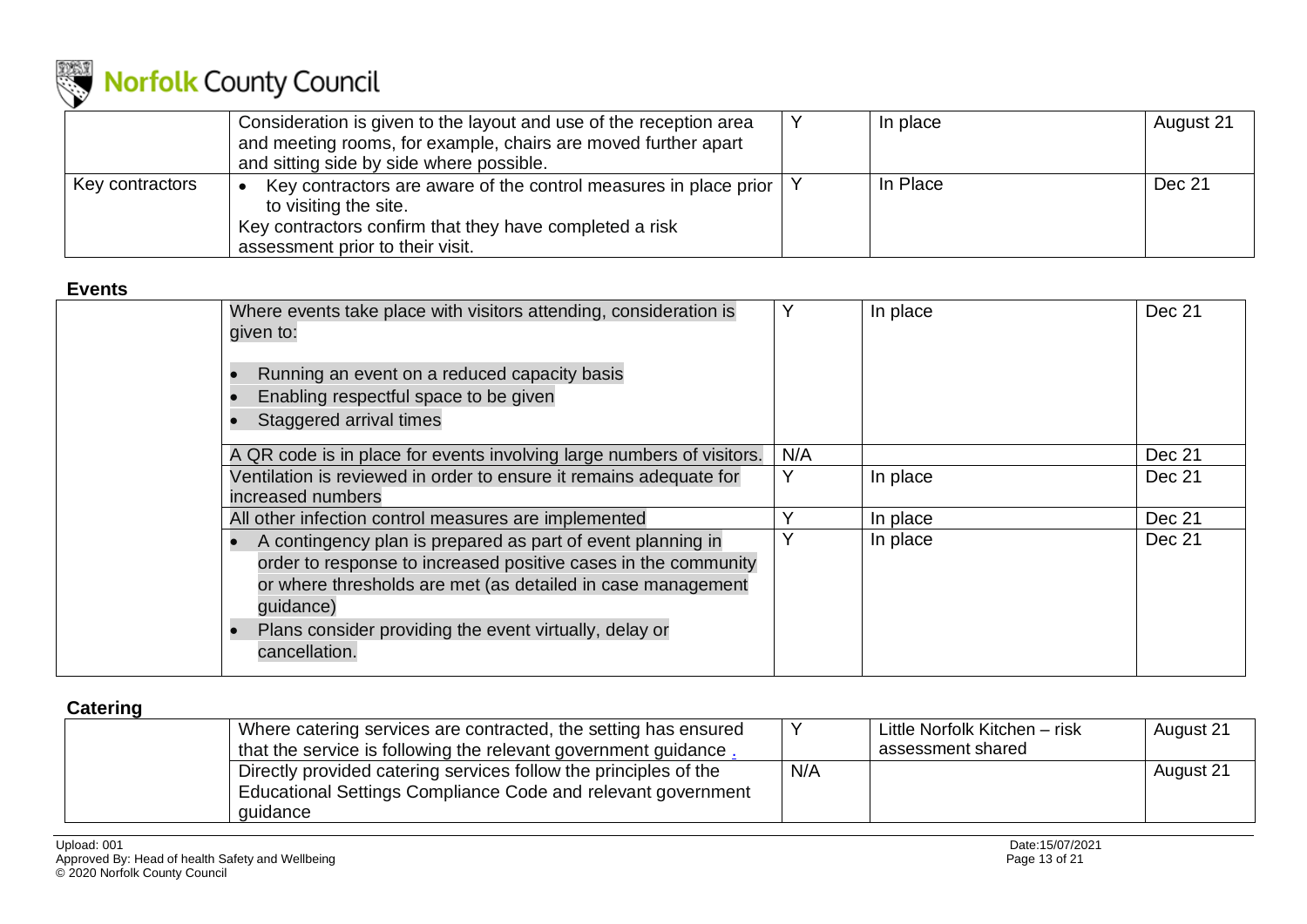

|                  | Vending machine disinfection is incorporated into the touch     | N/A | August 21 |
|------------------|-----------------------------------------------------------------|-----|-----------|
|                  | point cleaning arrangements.                                    |     |           |
|                  | Consideration has been given to the number of touch points and  |     |           |
|                  | that some parts may be hard to clean, e.g. collection slot,     |     |           |
| Vending machines | therefore performing hand hygiene before and after use is       |     |           |
|                  | reinforced.                                                     |     |           |
|                  | Hand sanitiser and disinfectant wipes are provided next to them |     |           |
|                  | with instruction to use before and after.                       |     |           |

### **Health, well-being and attendance**

### *Asymptomatic testing*

| Testing     | Staff and secondary pupils are encouraged to test twice weekly<br>until notified.<br>If a positive LFD is shown but with no symptoms the individual<br>should isolate. If a positive LFD is shown with symptoms then a<br>PCR test should be sought.<br>Lateral Flow Device testing arrangements are followed as<br>detailed in guidance on the COVID-19 website for Norfolk<br><b>Schools</b><br>The risk assessment templates for LFD testing have been<br>completed as appropriate | Staff are able to access tests as<br>appropriate. | Dec 21 |
|-------------|---------------------------------------------------------------------------------------------------------------------------------------------------------------------------------------------------------------------------------------------------------------------------------------------------------------------------------------------------------------------------------------------------------------------------------------------------------------------------------------|---------------------------------------------------|--------|
| Vaccination | Where eligible, staff and students are encouraged to participate<br>in the vaccination programme (including obtaining boosters)                                                                                                                                                                                                                                                                                                                                                       | Supported to attend<br>appointments.              | Dec 21 |

### *First aid*

| all<br>First aid. | ר -OVID∩<br>* Aid guidance is followed.<br>` Fırst<br>1 U<br>ັບ<br>. . | place | August. |
|-------------------|------------------------------------------------------------------------|-------|---------|
| settings          |                                                                        |       |         |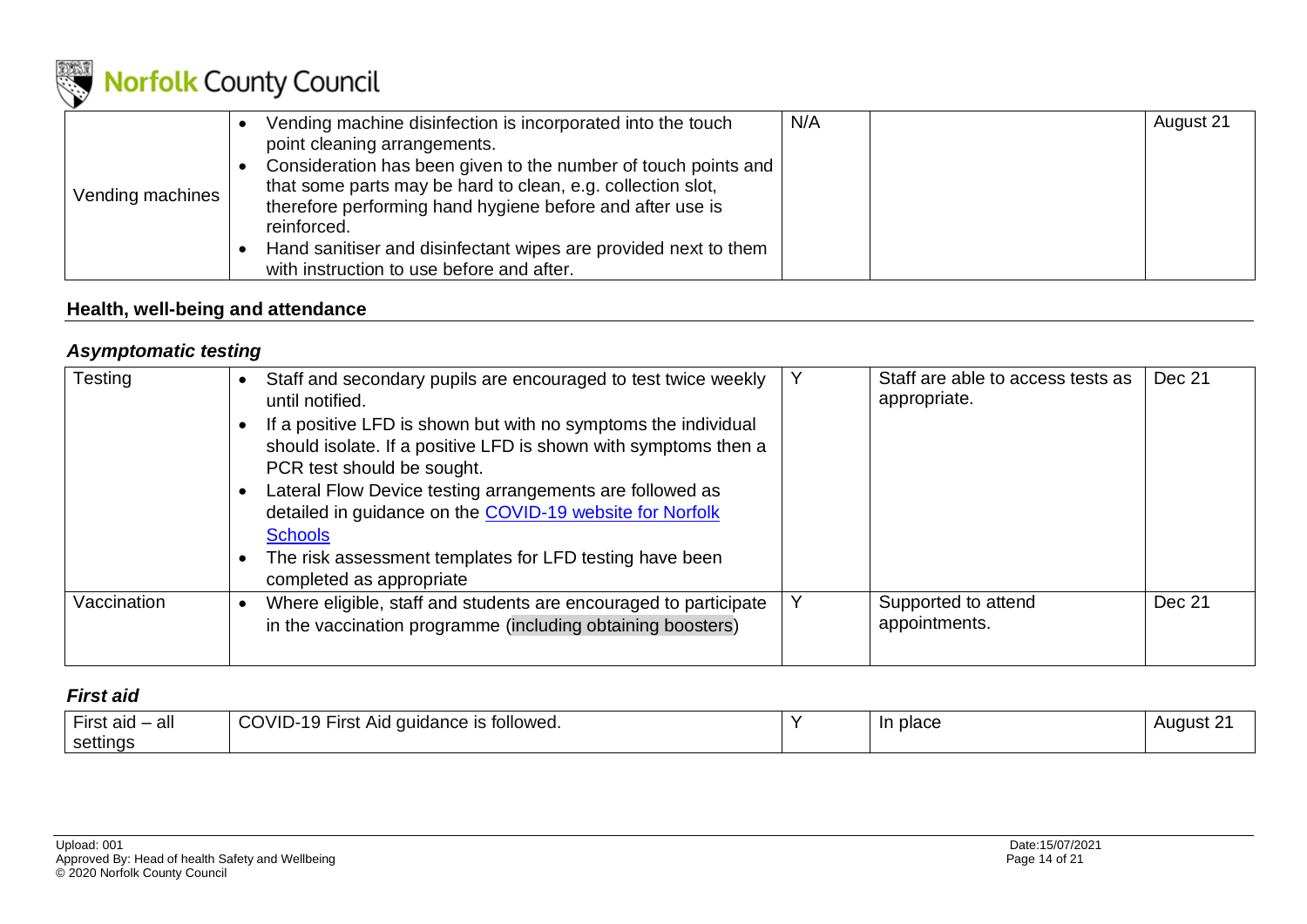

### *Individual risk - pupils*

| Clinically<br>extremely<br>vulnerable                 |   | Pupils will attend unless they are advised not to by GP or<br>Clinician. Specific recommendations will be assessed where<br>required.                                         |     |                                                                                            | August 21 |
|-------------------------------------------------------|---|-------------------------------------------------------------------------------------------------------------------------------------------------------------------------------|-----|--------------------------------------------------------------------------------------------|-----------|
| Increase risk<br>including ethnicity<br>and pregnancy | G | Individual risk assessments will be carried out for pupils who<br>are at an increased risk                                                                                    |     | Staff to alert SLT if they have a<br>child in their care that may be at<br>increased risk. | August 21 |
| Aerosol<br>generating<br>procedures                   |   | A specific assessment is in place supported by the young<br>persons health professional and following Ed Settings<br>Guidance on APG's Educational Settings Guidance on AGP's | N/A |                                                                                            | August 21 |

### *Individual support planning*

| Increased<br>supportive<br>measures for<br>pupils/ | The measures detailed in Guidance to Support Positive Behaviour<br>have been implemented.                                                                                                                                                                                                                                                                                                                    | New Federation behaviour policy<br>launched Jan 21 with relaunch on 8th<br>March 21 after lockdown.<br>To be introduced again Sept 21. | September<br>21 |
|----------------------------------------------------|--------------------------------------------------------------------------------------------------------------------------------------------------------------------------------------------------------------------------------------------------------------------------------------------------------------------------------------------------------------------------------------------------------------|----------------------------------------------------------------------------------------------------------------------------------------|-----------------|
| psychological<br>needs                             | Individual Support plans have been reviewed for pupils where<br>required, for example for pupils who are: less able to report<br>symptoms; cannot follow strict hygiene; display behaviours that are<br>challenging to manage in the current context and require close<br>contact tasks. Plans are agreed with staff (parent and pupil where<br>required).                                                   |                                                                                                                                        | August 21       |
|                                                    | Support plans include:<br>Specific cleaning and disinfection requirements such as<br>changing beds and wheelchairs.<br>Ensuring that staff increase their level of self protection,<br>Ensure that the pupil washing their hands before and after<br>where able to or use skin friendly handwipes before and after<br>Checking that the person does not have symptoms as detailed<br>in the compliance code. |                                                                                                                                        | August 21       |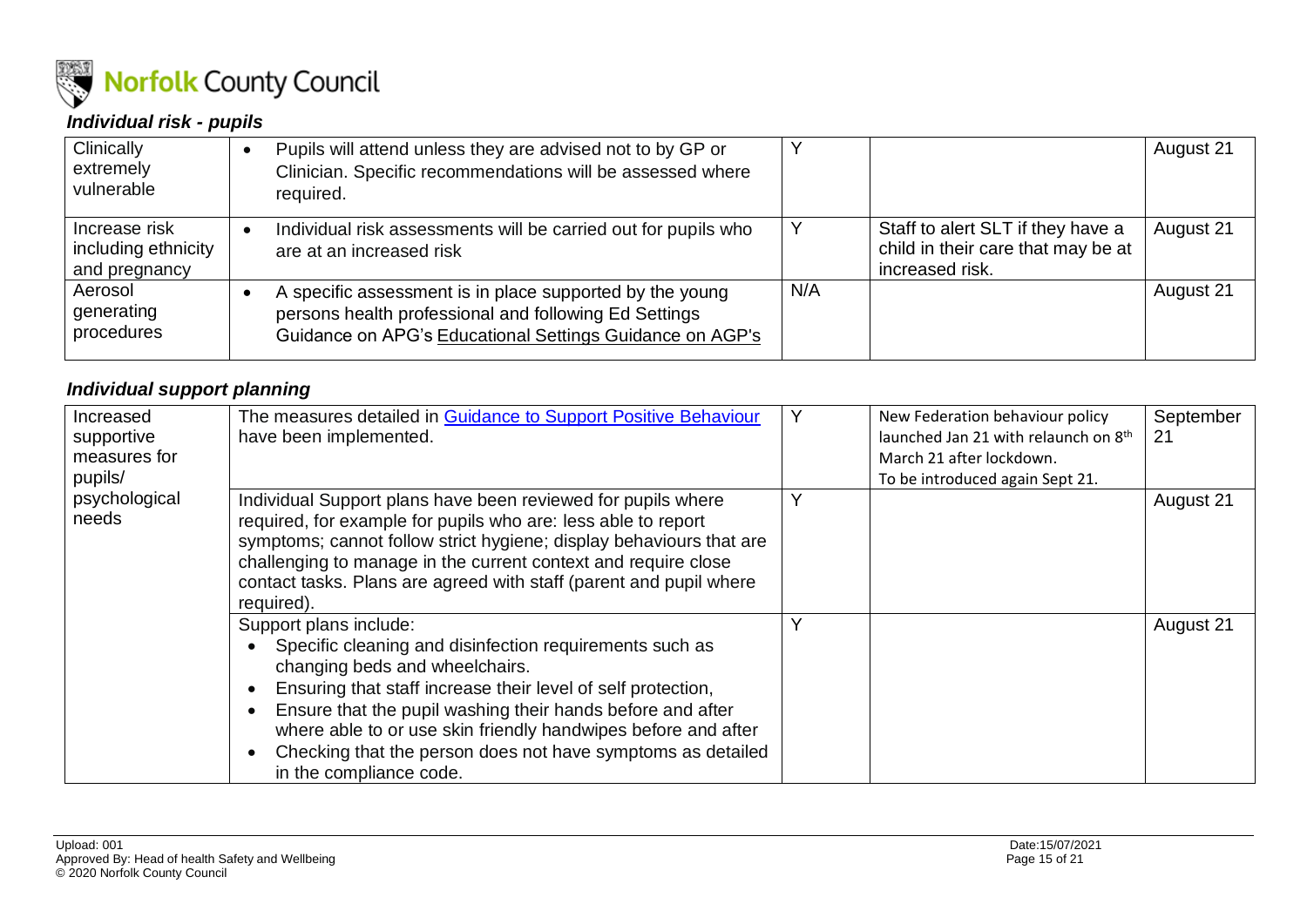

| Staff are aware of the required infection control measures and |  | 'August 2 |
|----------------------------------------------------------------|--|-----------|
| understanding that the normal PPE that would have previously   |  |           |
| been used is still required.                                   |  |           |

### *Wellbeing and attendance*

| Pupil well-being,<br>mental health and<br>behaviour | Arrangements are in place to ensure that pupils are appropriately<br>supported in relation to mental health and well-being difficulties,<br>promoting and supporting mental health and well-being in schools<br>is used. | Y | SEMH whole school focus<br>Specific transition arrangements in<br>place for identified children<br>New role of family support worker in<br>place from Sept 21 | August 21      |
|-----------------------------------------------------|--------------------------------------------------------------------------------------------------------------------------------------------------------------------------------------------------------------------------|---|---------------------------------------------------------------------------------------------------------------------------------------------------------------|----------------|
|                                                     | Existing arrangements are followed for supporting students who are<br>distressed and where safeguarding issues come to light.                                                                                            |   | Continuing access to pastoral<br>support lead<br>Pastoral support google classroom                                                                            | August 21      |
|                                                     | Available resources are used to identify and support students and<br>staff who exhibit signs of distress.                                                                                                                | Y | E.g. PATHS, Nurture                                                                                                                                           | November<br>21 |
|                                                     | Behaviour relating to COVID controls will be managed as it<br>normally would in order to encourage universal hygiene and safety<br>arrangements.                                                                         |   |                                                                                                                                                               | August 21      |
| Where attendance<br>is impacted                     | The setting will discuss and provide reassurance of the measures<br>in place with pupils and parents/carers.                                                                                                             | Y |                                                                                                                                                               | August 21      |

### *Staff health and well-being*

| Individual<br>assessment | All staff requiring a specific risk assessment have been<br>identified, risk assessments have been undertaken in line with<br>COVID-19 Your health and your safety when working in<br>educational settings and the template provided is used to record<br>conversations and agreed control measures. | Staff have been advised of the<br>changes to criteria and will inform<br>SLT if an individual risk assessment is<br>required. ALL staff have been<br>encouraged to look at the criteria<br>and have been provided with the<br>required information via email. | November<br>21 |
|--------------------------|------------------------------------------------------------------------------------------------------------------------------------------------------------------------------------------------------------------------------------------------------------------------------------------------------|---------------------------------------------------------------------------------------------------------------------------------------------------------------------------------------------------------------------------------------------------------------|----------------|
| Wellbeing                | Suitable supportive measures have been put in place for staff, for<br>example, how to obtain well-being support                                                                                                                                                                                      | Mental Health Champions poster<br>displayed around school                                                                                                                                                                                                     | August 21      |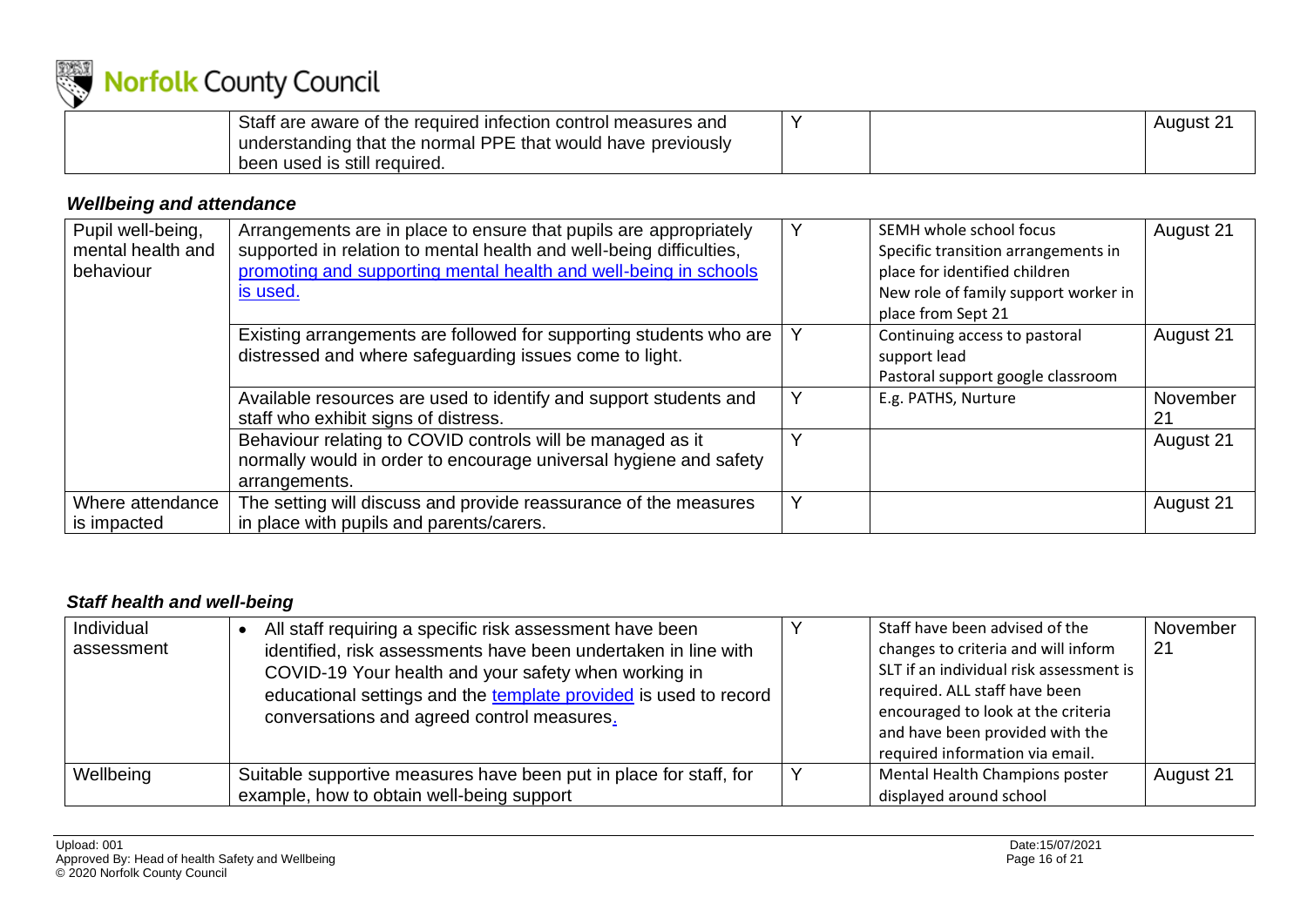

|  | Norfolk Support Line number and<br>poster on display in staff room and |  |
|--|------------------------------------------------------------------------|--|
|  | meeting room                                                           |  |

#### *Self-Isolation Arrangements – Staff and Pupils*

| Symptoms                   | Staff know to go home as soon as possible if they develop<br>symptoms of COVID-19<br>Pupils know what the main symptoms are and who to report to if<br>they develop symptoms, no matter how mild and staff will<br>ensure that they go home as soon as possible<br>Staff check with pupils regarding symptoms on their arrival and<br>remain vigilant for developing symptoms throughout the day<br>Anyone who has developed symptoms and cannot go home<br>immediately will wait in the designated room<br>Arrangements are in place for the management of pupils who<br>are not able to communicate their symptoms and staff are<br>aware of these arrangements e.g. temperature checks |   | Verbal checks on arrival<br>Heightened awareness of all staff<br>Touch-free thermometers available<br>Medical room designated waiting<br>space<br>Words and pictures used to support<br>communication for children with<br>additional needs as required | August 21 |
|----------------------------|-------------------------------------------------------------------------------------------------------------------------------------------------------------------------------------------------------------------------------------------------------------------------------------------------------------------------------------------------------------------------------------------------------------------------------------------------------------------------------------------------------------------------------------------------------------------------------------------------------------------------------------------------------------------------------------------|---|---------------------------------------------------------------------------------------------------------------------------------------------------------------------------------------------------------------------------------------------------------|-----------|
| Self-isolation<br>criteria | Staff and pupils know that isolation arrangements must be followed:<br>Where notified by NHS Test and Trace<br>In line with travel - Entering the UK<br>If the person has COVID-19 symptoms<br>On receiving a positive LFD or PCR test                                                                                                                                                                                                                                                                                                                                                                                                                                                    | Υ |                                                                                                                                                                                                                                                         | August 21 |

### **Collaboration**

### *General Arrangements*

| General      | Arrangements have been put in place to ensure communication    | Email, phone calls, website  | November |
|--------------|----------------------------------------------------------------|------------------------------|----------|
| Arrangements | and collaboration between pupils, staff, staff representatives | Updated Norfolk guidance     |          |
|              | (e.g. unions) and parents.                                     | responding to an increase in |          |
|              |                                                                | l local cases has been       |          |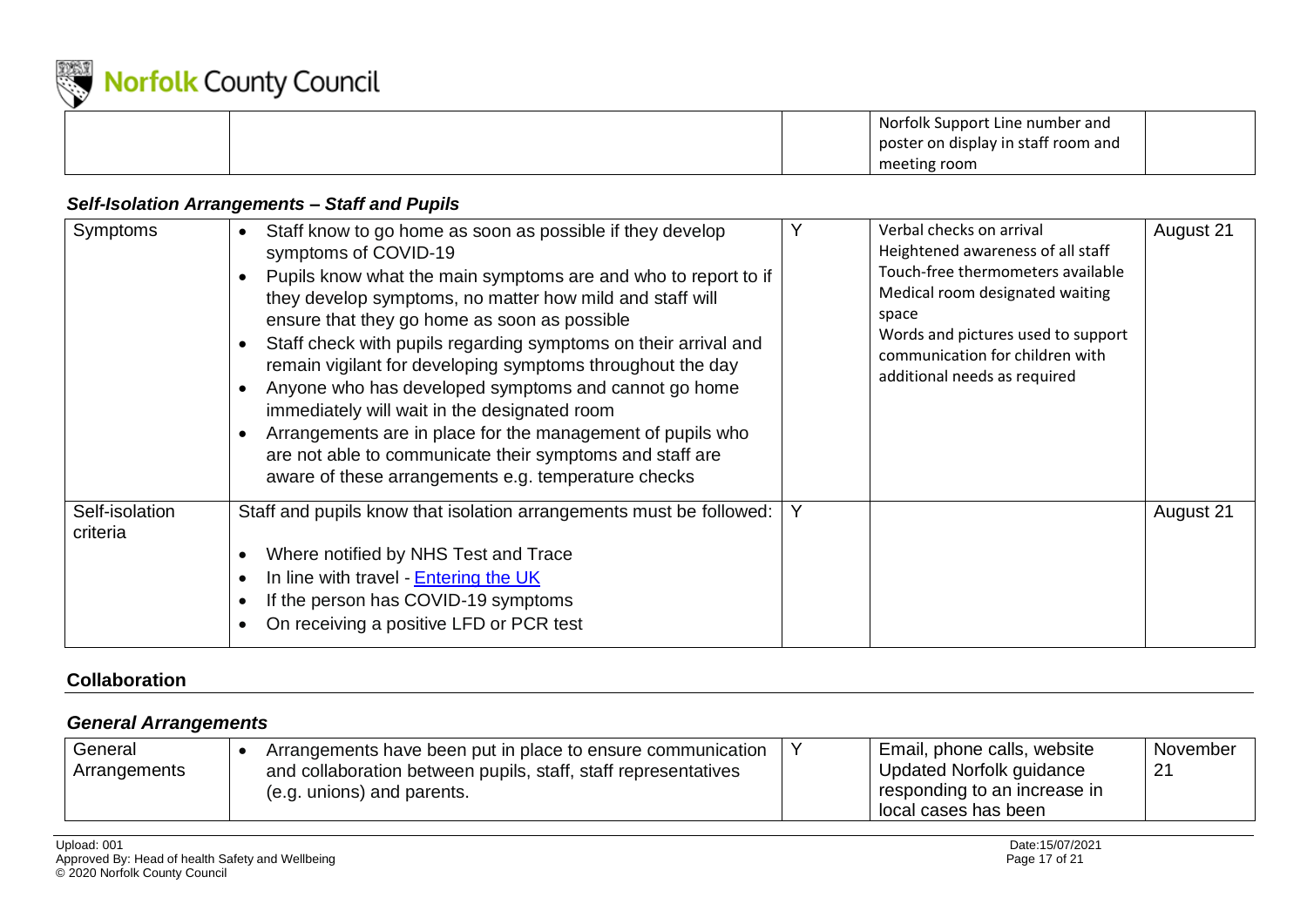

|                                          | Communication routes are publicised and have been formally<br>$\bullet$<br>planned.                                                                                                                                                                                                                                                                                                                                                                                                                                                                                                                                                                                                                                                                                                                            |   | communicated to staff and<br>families via email.                                                                                        |           |
|------------------------------------------|----------------------------------------------------------------------------------------------------------------------------------------------------------------------------------------------------------------------------------------------------------------------------------------------------------------------------------------------------------------------------------------------------------------------------------------------------------------------------------------------------------------------------------------------------------------------------------------------------------------------------------------------------------------------------------------------------------------------------------------------------------------------------------------------------------------|---|-----------------------------------------------------------------------------------------------------------------------------------------|-----------|
|                                          | The template letter (Communicating arrangements with parents<br>$\bullet$<br>and parent engagement (primary and Early Years or Secondary<br>Settings) has been completed and sent to all parents/Carers.<br>Where required the setting has added additional information<br>that has been identified in this risk assessment.                                                                                                                                                                                                                                                                                                                                                                                                                                                                                   | Y |                                                                                                                                         | August 21 |
|                                          | Parents have been communicated with regarding external<br>wraparound care and extra-curricular providers, outlining the<br>measures to look out for and the guidance for parents and carers<br>has been shared to support their decision making                                                                                                                                                                                                                                                                                                                                                                                                                                                                                                                                                                | Y | On website for reference                                                                                                                | August 21 |
|                                          | The arrangements that have been put in place have considered<br>additional and inclusive support measures where needed, for<br>example, easy read and additional language versions are provided<br>as necessary.                                                                                                                                                                                                                                                                                                                                                                                                                                                                                                                                                                                               | Υ | Symbols, limited text as part of<br>standard practise.<br>Further versions available on<br>request.                                     | August 21 |
|                                          |                                                                                                                                                                                                                                                                                                                                                                                                                                                                                                                                                                                                                                                                                                                                                                                                                |   |                                                                                                                                         |           |
| All staff instruction<br>and involvement | • Staff have been instructed on the nature of COVID-19 and the<br>reasons that control measures have changed (as outlined in the<br>compliance code)<br>• Local arrangements identified in this risk assessment have been<br>discussed with all staff and they have confirmed they<br>understand the reason for the control measures that are<br>required.<br>• A record is maintained by the setting which details all of the<br>specific areas of instruction and training that have been<br>provided for all members of staff.<br>• All staff have confirmed that they are confident in applying the<br>control measures identified in this assessment.<br>• Staff have been involved in the practical implementation of this<br>risk assessment (remotely where they are currently not in the<br>setting). | Y | In place - forwarded to staff before<br>opening, staff able to ask questions<br>via email, on INSET sessions, during<br>the working day | August 21 |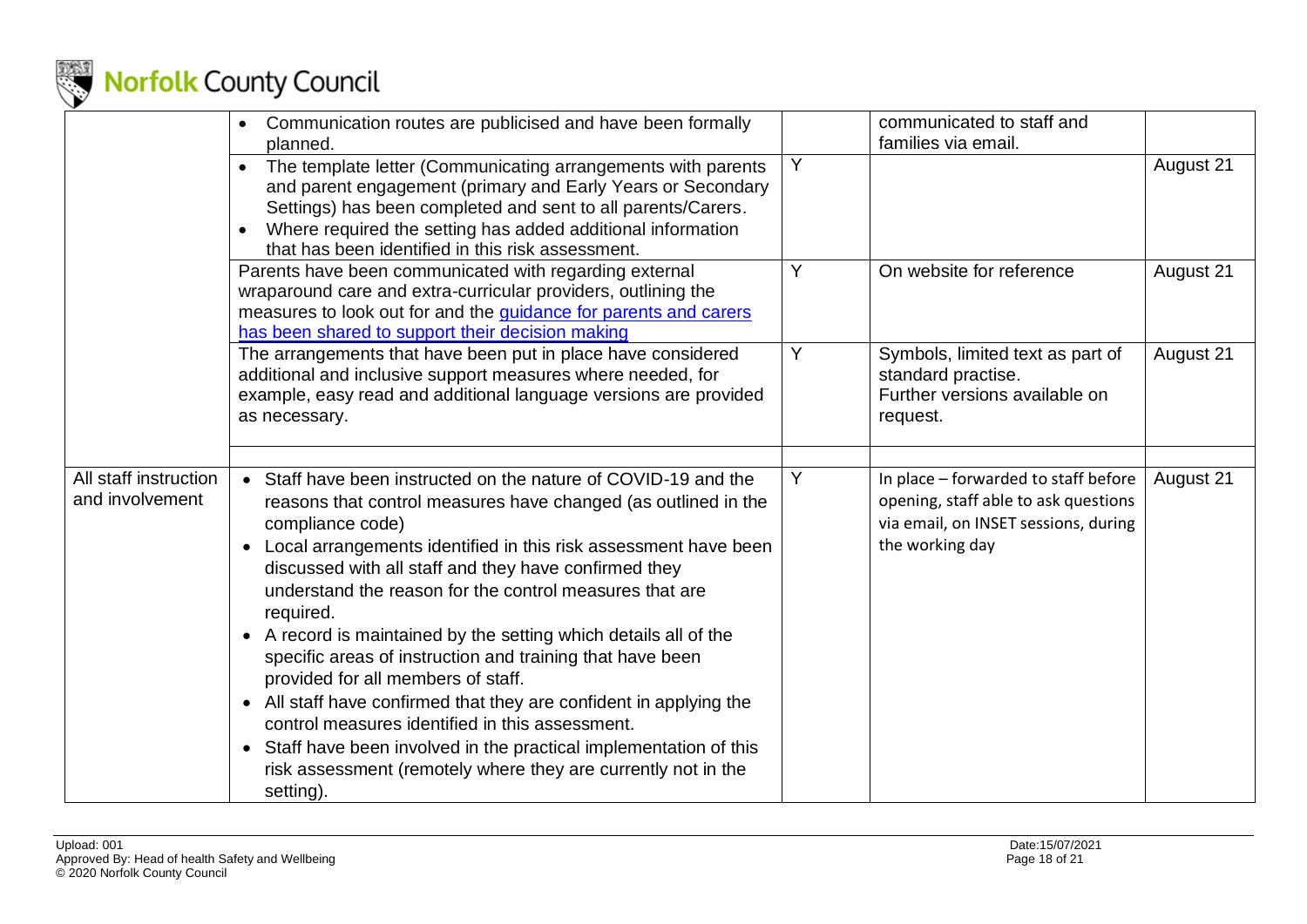

| Staff have been given the opportunity to discuss and resolve<br>any concerns that they have.                                                                   |                                                                                                             |           |
|----------------------------------------------------------------------------------------------------------------------------------------------------------------|-------------------------------------------------------------------------------------------------------------|-----------|
| Staff have been advised that there is no need for anything other<br>than normal personal hygiene and washing of clothing following a<br>day in school.         |                                                                                                             | August 21 |
| The setting has ensured that particular attention has been paid to<br>new/inexperienced staff, trainees and those with additional<br>significant role changes. | New member of staff to be briefed in<br>September about COVID measures<br>as part of induction/orientation. | August 21 |

### **Respectful space**

| Consideration has been given to where respectful space can be<br>maintained between people including:<br>Continued cohorting of staff<br>Utilisation of online meetings and training<br>Keeping numbers minimised for in person meetings and training<br>Reduction of pinch points and areas of congestion<br>Furniture in areas such as reception, meeting rooms, staff<br>rooms and offices has been rearranged to prevent face to face<br>working and support respectful space where possible |  | Pupils can go to the toilet when they<br>need it to avoid congestion in toilet<br>blocks, we are still only allowing use<br>by one person in the area at a time.<br>Staff and governor meetings will be a<br>blend of online and face-to-face.<br>Where training takes place in<br>person, precautions will be followed<br>to maximise safety (ventilation,<br>social distancing, outdoors or in<br>large space, masks) | January 22 |
|--------------------------------------------------------------------------------------------------------------------------------------------------------------------------------------------------------------------------------------------------------------------------------------------------------------------------------------------------------------------------------------------------------------------------------------------------------------------------------------------------|--|-------------------------------------------------------------------------------------------------------------------------------------------------------------------------------------------------------------------------------------------------------------------------------------------------------------------------------------------------------------------------------------------------------------------------|------------|
|--------------------------------------------------------------------------------------------------------------------------------------------------------------------------------------------------------------------------------------------------------------------------------------------------------------------------------------------------------------------------------------------------------------------------------------------------------------------------------------------------|--|-------------------------------------------------------------------------------------------------------------------------------------------------------------------------------------------------------------------------------------------------------------------------------------------------------------------------------------------------------------------------------------------------------------------------|------------|

### **Hiring School Premises (and providing premises for club use)**

| <b>Hiring School</b><br><b>Premises</b> | Cleaning and disinfection requirements are established for all<br>areas used (premises and equipment) |  | All premises and equipment are<br>cleaned after use (either by the<br>user; such as the outside toilet<br>for Youth Football, or by the<br>caretaker; such as the hall floor<br>after Slimming World) | August 21 |
|-----------------------------------------|-------------------------------------------------------------------------------------------------------|--|-------------------------------------------------------------------------------------------------------------------------------------------------------------------------------------------------------|-----------|
|-----------------------------------------|-------------------------------------------------------------------------------------------------------|--|-------------------------------------------------------------------------------------------------------------------------------------------------------------------------------------------------------|-----------|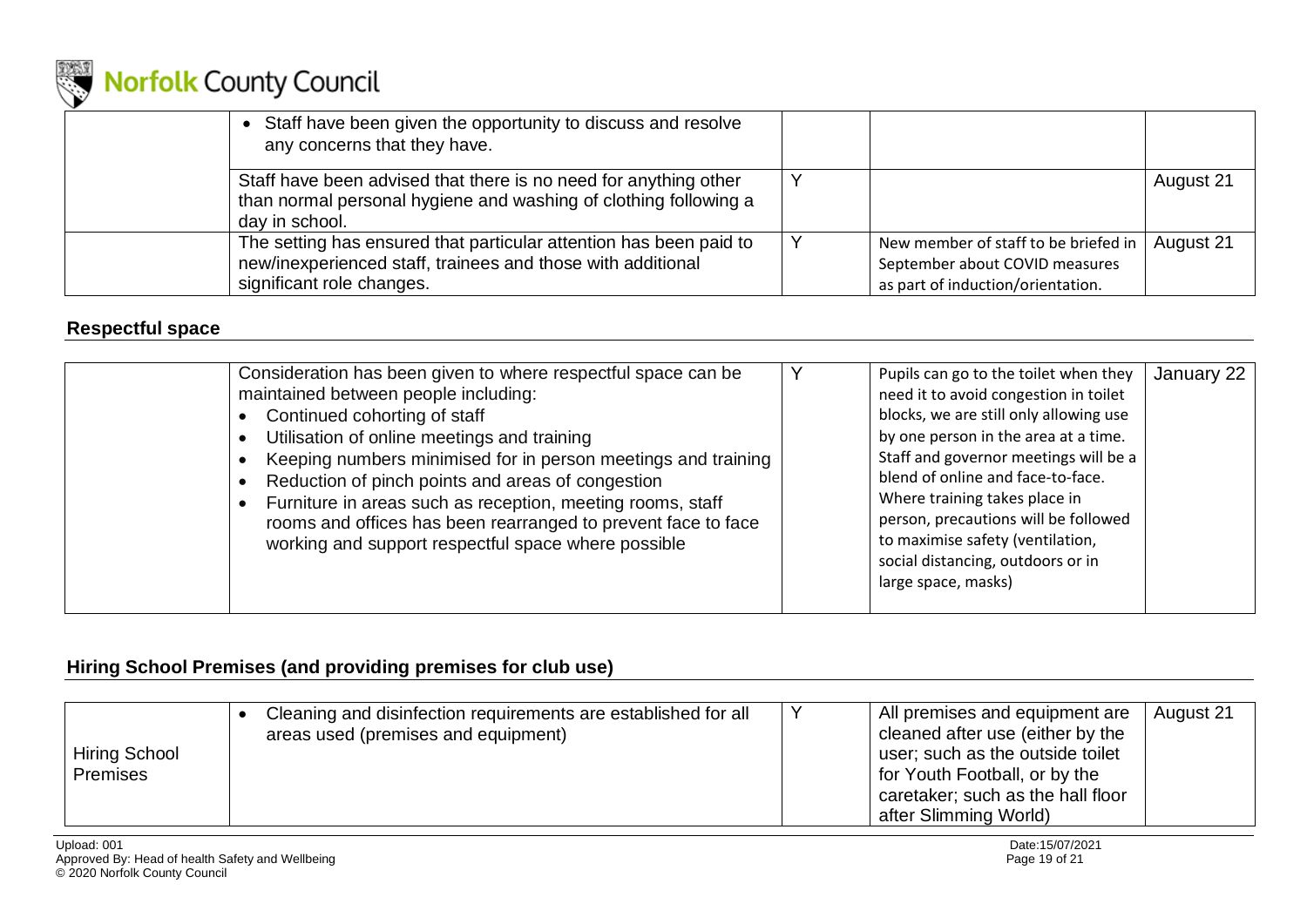

| Information about ventilation requirements is provided to the<br>user                                                                                                                                                                                                                       | Y | Sent as part of the information<br>when the user requests/books<br>the use of the school premises.                                                                                                                                                               | August 21 |
|---------------------------------------------------------------------------------------------------------------------------------------------------------------------------------------------------------------------------------------------------------------------------------------------|---|------------------------------------------------------------------------------------------------------------------------------------------------------------------------------------------------------------------------------------------------------------------|-----------|
| The school and user have agreed and confirmed their<br>responsibilities prior to use,<br>• The hirer has confirmed that they are following COVID-19<br>control measures for their activities<br>The use of QR codes is encouraged where members of the<br>public take part in the activity. |   | Ts & Cs are sent to the hirer and<br>agreed as part of the booking<br>procedure.<br>LB Coaching / KidzKlub / LNK<br>all stated they are following the<br>current government guidelines<br>QR codes are currently used by<br>Youth Football where<br>appropriate. | August 21 |

### **Face coverings**

| Wearing face | Facemasks can be worn by choice in communal or crowded |  | $\sim$<br>January <sup>-</sup> |
|--------------|--------------------------------------------------------|--|--------------------------------|
| coverings    | areas.                                                 |  |                                |

#### **Review**

| Arrangements are in place to monitor the control measures to ensure<br>that they are:                   | Health and safety item on all<br>staff meeting agendas from Sept<br>-21 | August 21 |
|---------------------------------------------------------------------------------------------------------|-------------------------------------------------------------------------|-----------|
| Effective<br>Working as planned<br>Updated appropriately (reflecting updates to the compliance<br>code) |                                                                         |           |

### *Any other actions that are not listed above*

<span id="page-19-0"></span>